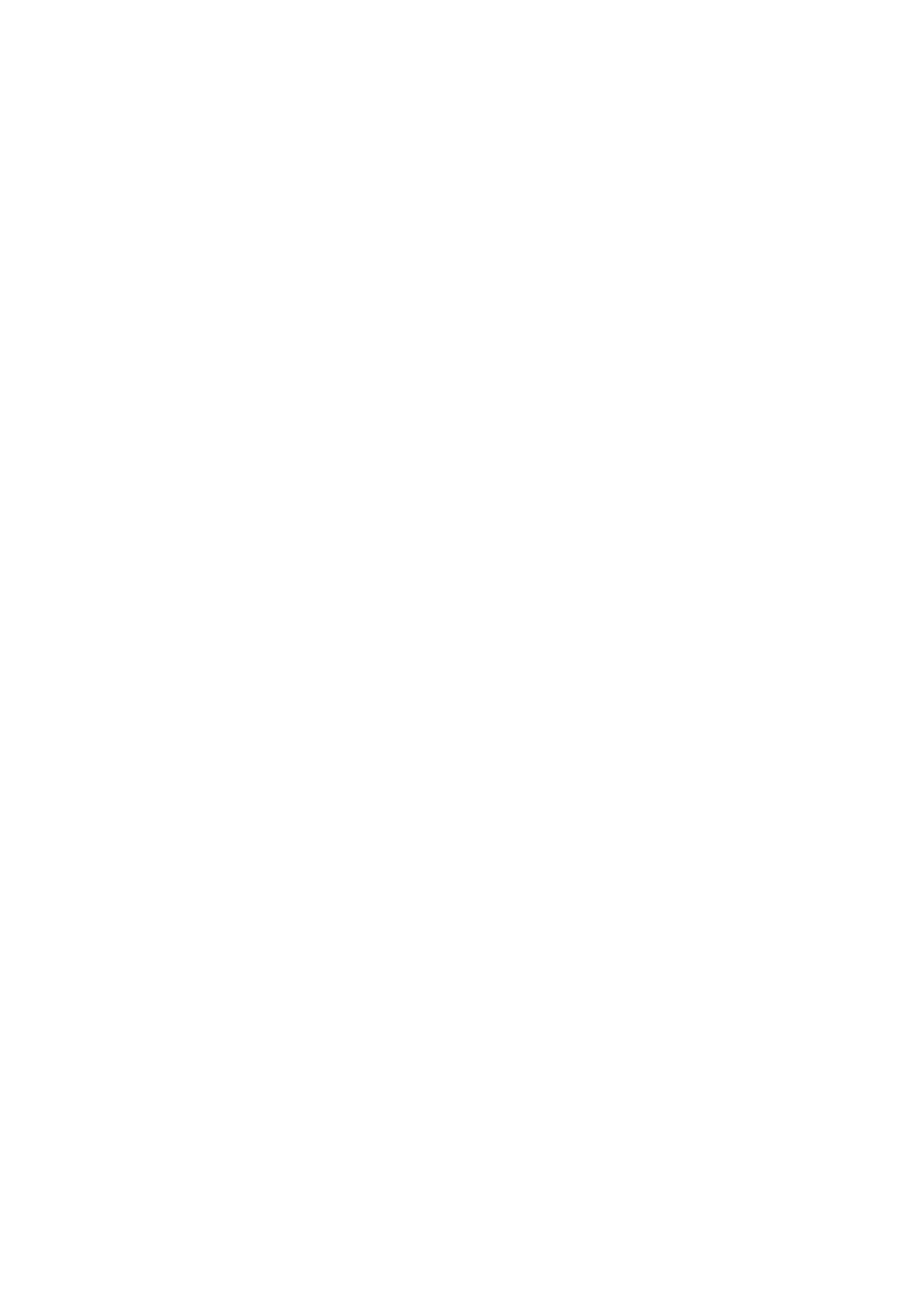## Introduction

Human trafficking represents a grave violation of human rights and human dignity. Human trafficking is increasingly developing into a global problem that can only be tackled at the global level and in an international context. According to a recent study by the International Labour Organisation (ILO)<sup>1</sup> 2.4 million people fall victim to human trafficking annually<sup>2</sup> with children making up a major share of those trafficked. Human trafficking has become one of the most profitable forms of organised crime. According to the ILO study, criminal networks generate revenues of 32 billion dollars per year with the "human being as a commodity".

Women and children are particularly affected by human trafficking. According to estimates by the United Nations Children's Fund (UNICEF) 1.2 million children fall victim to human trafficking every year.

Because of its geographical location at the centre of Europe, Austria is affected by human trafficking both as a transit country and target destination. Experience has shown that the most frequent phenomena of human trafficking in Austria include sexual exploitation, slave-like situations of domestic servants and child trafficking.

Austria is a state party to all relevant international legal instruments on combating human trafficking and strives to implement the relevant

<sup>&</sup>lt;sup>1</sup> See ILO study on "ILO Action against Trafficking in Human Beings", published in 2008.

 $^2$  Terminology: The term "victims of human trafficking" used in the NAP 2009-2011 shall mean people who are victims in a concrete context, without denying them their self-competence and resources. The term covers all forms of human trafficking and therefore also includes child trafficking. The term "victims of child trafficking" is used exclusively to describe and refer to actions that are specifically directed at children, i.e. persons under the age of eighteen.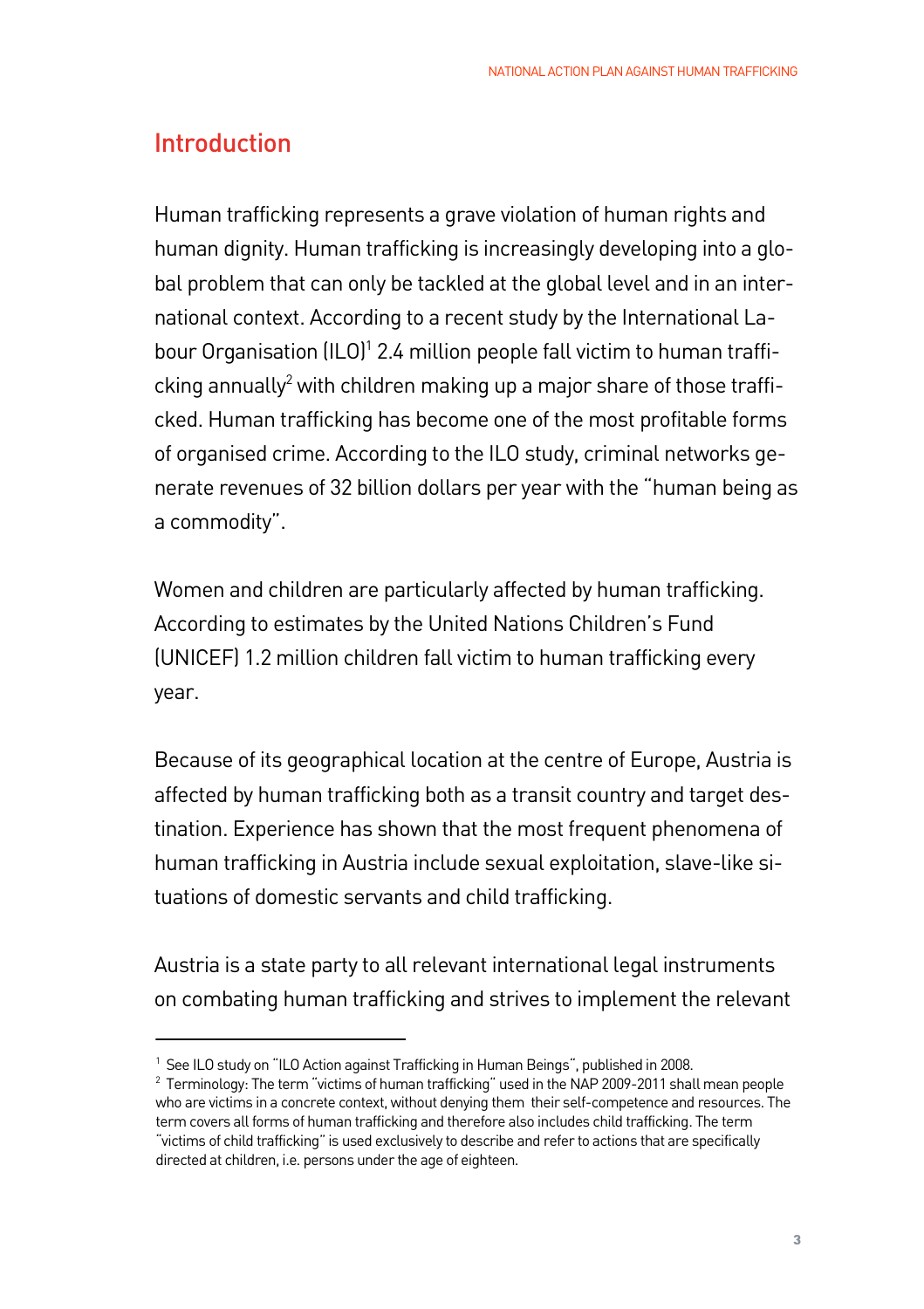international obligations by taking concrete action. By ratifying the Protocol to Prevent, Suppress and Punish Trafficking in Persons, Especially Women and Children, supplementing the United Nations Convention against Transnational Organized Crime in autumn 2005 (Federal Law Gazette III No. 220/2005), Austria undertook to take all necessary steps in order to combat this crime. Austria was the first EU Member State to ratify the Council of Europe Convention on Action against Trafficking in Human Beings in October 2006.

In November 2004, the Task Force on Human Trafficking (TF-HT) was set up by a Ministerial Council Resolution (cf. item no. 22 of the Council Resolution Minutes No. 70 of 9 November 2004). It is headed by the Federal Ministry for European and International Affairs (FMEIA) and charged with coordinating and intensifying the measures taken by Austria in combating this crime. The regular meetings of the Task Force on Human Trafficking are chaired by the FMEIA.

The Task Force on Human Trafficking is composed of representatives of all competent ministries, including outsourced agencies, the federal provinces and non-governmental organisations. Regular contacts and intensive cooperation within the Task Force promote mutual trust and lay a sound foundation for concrete and effective progress.

Close cooperation with the federal provinces at all levels (prevention, victim protection, criminal prosecution and international cooperation) plays an important role in this context. As a result of this cooperation, last year saw the appointment of "contact persons for matters related to human trafficking" in every federal province, bringing the total number of such contact persons in Austria to thirteen.

The First Austrian National Action Plan Against Human Trafficking was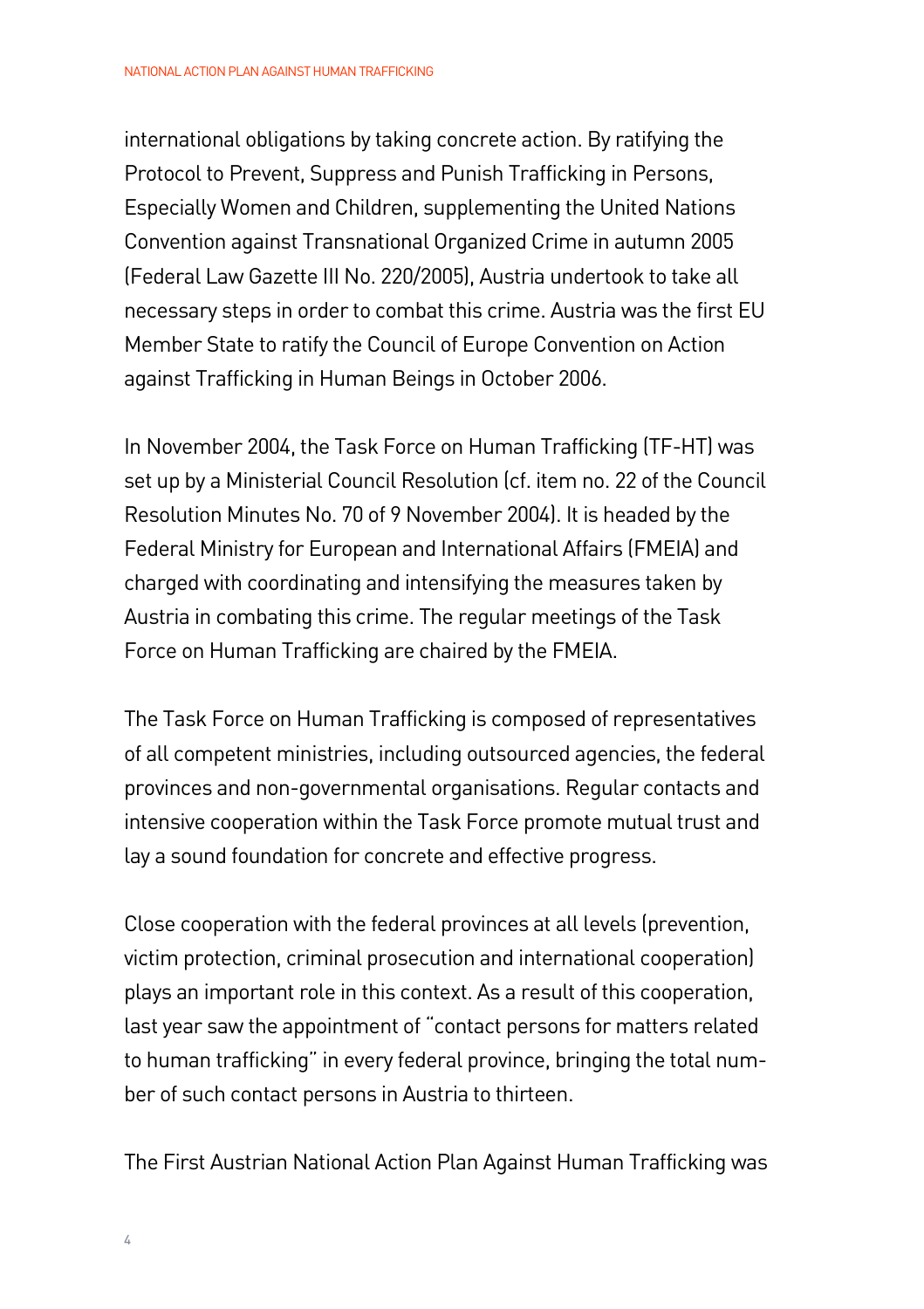adopted by the Council of Ministers in March 2007 (cf. item no. 24 of the Council Resolution Minutes No. 8 of 28 March 2007).

The activities of the TF-HT and all measures taken by Austria to combat human trafficking are presented in the First Austrian Report on Combating Human Trafficking (covering the period from March 2007 – February 2009). This report was submitted to the Council of Ministers on 10 March 2009 (cf. item no. 13 of the Council Resolution Minutes No. 10 of 10 March 2009).

A first important measure set forth in the National Action Plan was the appointment of Director-General Ambassador Dr. Elisabeth Tichy-Fisslberger to be the First Austrian National Coordinator on Combating Human Trafficking (cf. item no. 13 of the Council Resolution Minutes No. 10 of 10 March 2009). The appointment of the National Coordinator has contributed to enhancing both the external visibility and general awareness of the highly efficient work performed by the Task Force on Human Trafficking. As set out in the declaration of the Council of Ministers (Ministerratsvortrag) on the establishment of the Task Force on Human Trafficking, existing structures were thus used in the best possible manner without creating new administrative entities, which is also in the interest of a lean and cost-efficient administration.

Two working groups were set up within the TF-HT, one dealing with the topic of "Child Trafficking" and the other with "Prostitution":

 The Working Group on Child Trafficking is headed by the Federal Ministry of Economy, Family and Youth and is composed of experts of the competent ministries, the federal provinces and a number of non-governmental organisations. The present NAP 2009-2011 provides for the continuation of the activities performed by this wor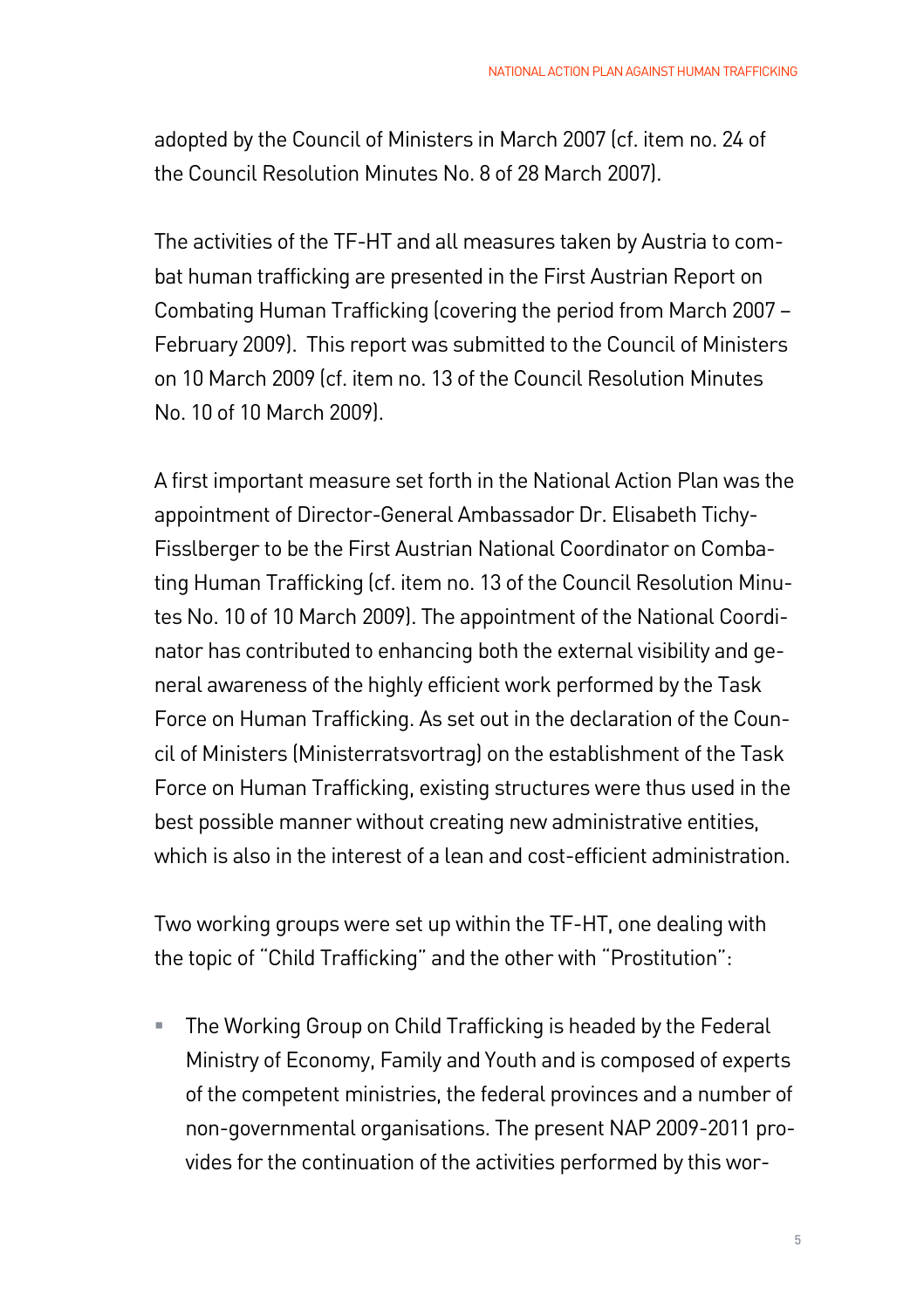king group. Some of the actions outlined in the NAP 2009-2011 explicitly relate to combating child trafficking. The first report prepared by the Working Group on Child Trafficking (covering the period from March 2007 to February 2009) was also submitted to the Council of Ministers on 10 March 2009 (cf. item no. 13 of the Council Resolution Minutes No. 10 of 10 March 2009).

 The Working Group on Prostitution, headed by the Women's Directorate at the Federal Chancellery (BKA-Frauensektion), was set up in June 2007. Experts from all competent ministries, the federal provinces, the specific non-governmental organisations active in this field, the Austrian Federal Economic Chamber and the Austrian Chamber of Labour contributed to this working group. The Working Group on Prostitution completed its activities in June 2008 by preparing a final progress report on "Prostitution in Austria – Legal Situation, Effects, Recommendations" ("Prostitution in Österreich – Rechtslage, Auswirkungen, Empfehlungen". This report was also submitted to the Council of Ministers on 10 March 2009 (cf. item no. 13 of the Council Resolution Minutes No. 10 of 10 March 2009). The present NAP 2009-2011 now provides for a continuation of this working group under a Working Group on Prostitution – the Provinces' Scope of Responsibility (Arbeitsgruppe-Länderkompetenzen "Prostitution") to be set up in order to enable a follow-up on the possibilities outlined in the progress report that fall within the federal provinces' scope of responsibility and competence.

The Second Austrian National Action Plan on Human Trafficking covering the period from 2009-2011 again reflects the comprehensive approach taken by Austria in combating human trafficking. It is characterised inter alia by nation-wide coordination, prevention, victim protecti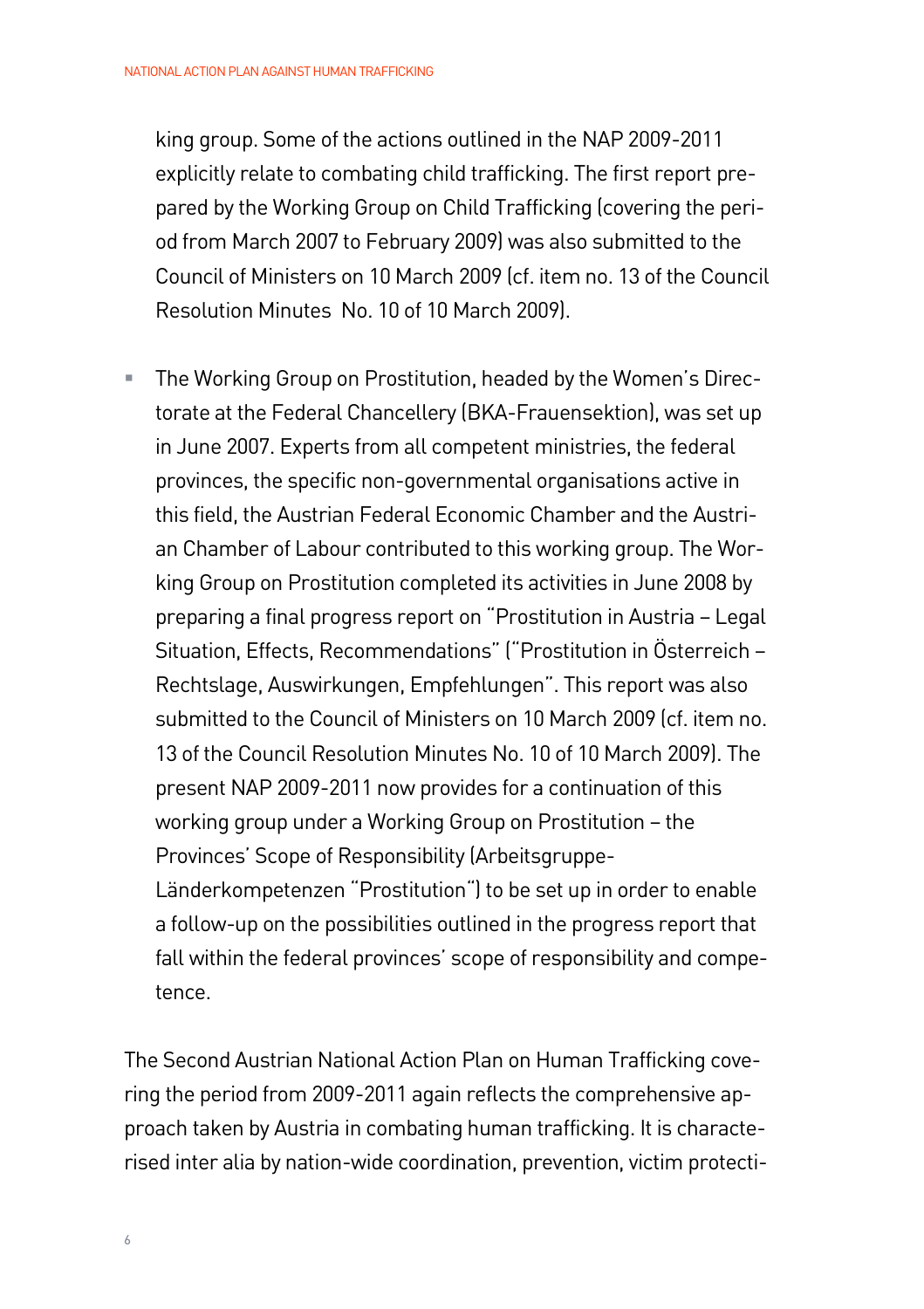on, criminal prosecution, and international cooperation.

The NAP-HT 2009-2011 consists of nine chapters in total. The individual actions are objectives that are to be achieved in line with the Austrian legislation in force. Chapter I is entitled "Coordination" and deals with activities aimed at further developing the TF-HT and strengthening cooperation with the federal provinces. The actions included in Chapter II on "Prevention" are geared towards raising Austrian public awareness of the issue of human trafficking. The relevant activities include both training measures and awareness-raising events that attract public attention. Chapter III contains actions that contribute to identifying potential victims of human trafficking, because identification is considered one of the major challenges in combating human trafficking. Chapter IV deals with "Protection and Support to Victims of Human Trafficking". This chapter focuses specifically on care and support to children, i.e., persons under the age of eighteen<sup>3</sup>. The amendment to the Settlement and Residence Act (Niederlassungs-und Aufenthaltsgesetz), which was adopted only recently, aims to contribute to improving the victims' situation. The actions outlined in Chapter V "Criminal Prosecution" and Chapter VI "Compensation" aim inter alia to promote enhanced cooperation between government agencies and nongovernmental organisations. The topic of victim protection continues to play a central role in the NAP 2009-2011 as well. Chapter VII discusses the pivotal importance that representatives of the TF-HT attribute to activities aimed at improving data collection, as sound data material is considered an essential prerequisite in combating human trafficking. Chapter VIII "International Cooperation" deals with areas in which activities and projects aimed at combating human trafficking are launched abroad. The priorities set in this context of commitment at the interna-

 $3$  The topics discussed under this chapter also include the Concluding Observations of the Committee  $3$ on the Rights of the Child (September/October 2008)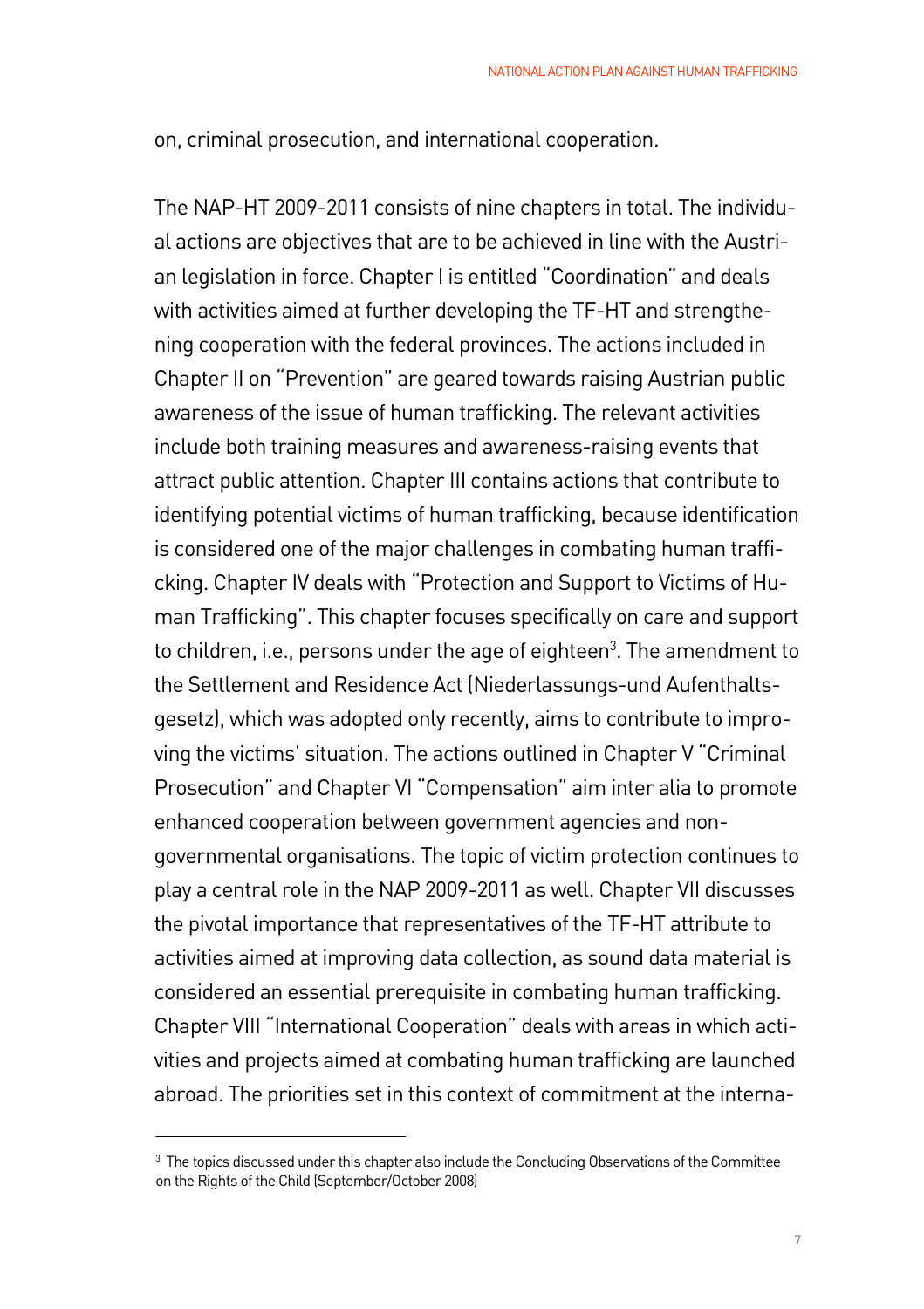tional level include networking among players, building the relevant capabilities among governmental and non-governmental institutions, and focusing on specific groups of society, such as women and children. Chapter IX "Evaluation/Monitoring" reviews the measures and actions Austria has taken so far in combating human trafficking.

In line with the United Nations' recommendations, governments play a central role in preparing National Action Plans, as they are primarily responsible for the implementation of such plans.

Thus the competent federal ministries holding the main responsibility and/or within whose scope of competence or responsibility the implementation of the relevant actions fall, are explicitly specified in the NAP-HT 2009-2011.

In this context, the role played by the Austrian Development Agency/ Austrian Development Cooperation and Cooperation with Eastern Europe (ADA/ADC) differs from that assumed by the Austrian federal ministries since it is an outsourced agency which is mandated by the State of Austria to implement international projects aimed at combating human trafficking. Under item "VIII International Cooperation" it is thus named as the body holding primary responsibility in this regard.

The representatives of civil society and non-governmental organisations (NGOs) also play an essential role in preparing and implementing the NAP-HT 2009-2011. In Austria, NGOs are indispensible partners in the context of protection of victims of human trafficking and with respect to preventive measures. Without their commitment and active involvement the Austrian federal government would not be able to fulfil these important tasks in line with international requirements.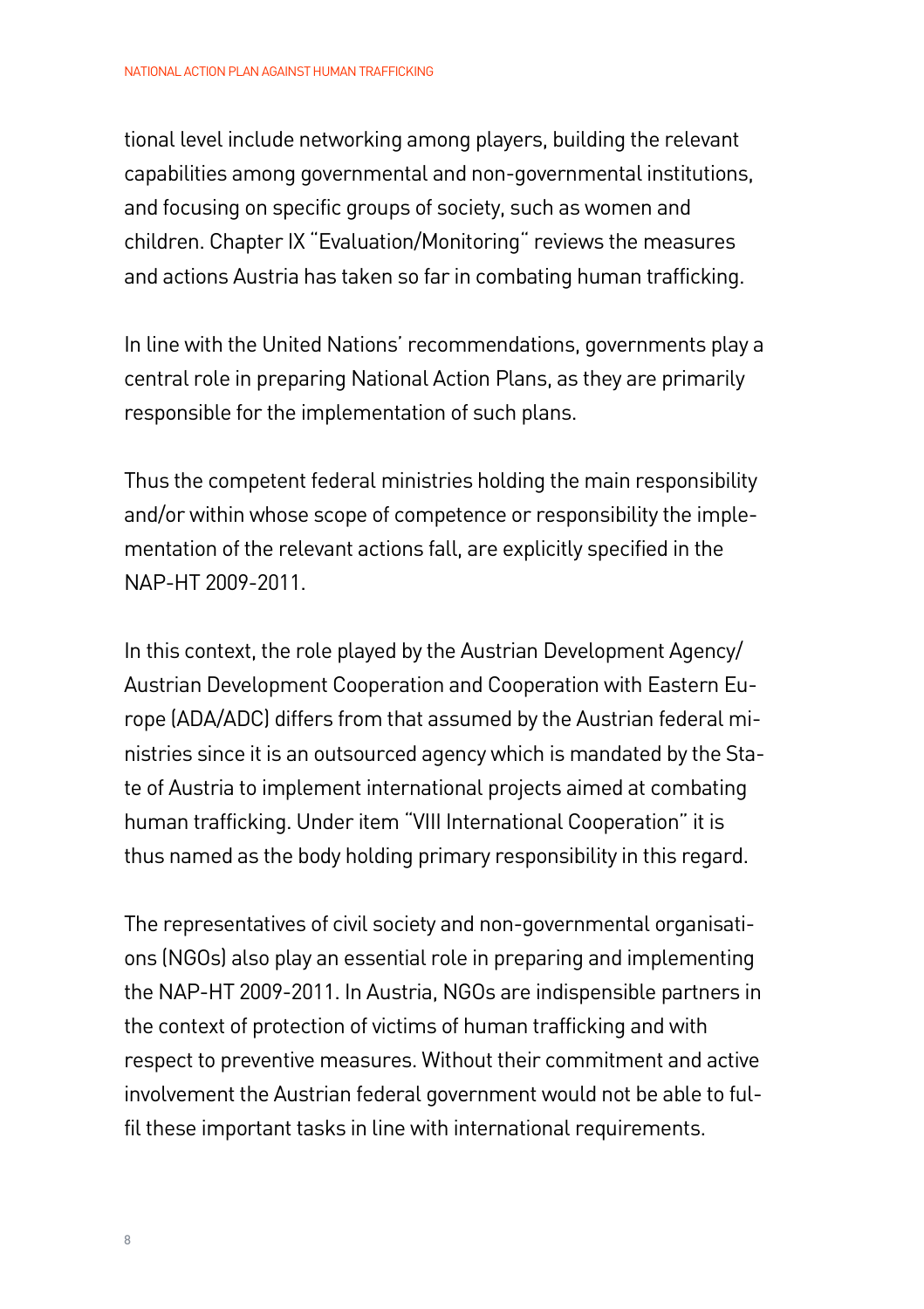In Austria numerous NGOs are pro-actively involved in combating human trafficking. The NGO LEFÖ-IBF (Intervention Centre for Migrant Women Affected by Human Trafficking) enjoys a special position in this regard. In contrast to other NGOs it acts on the basis of a government mandate granted under Art. 25 of the Austrian Security Police Act, which means that a legal structure in the form of a "partnership" exists between two government agencies (the Federal Ministry of the Interior and the Women's Directorate at the Federal Chancellery) and LEFÖ-IBF. For this reason the National Action Plan includes some actions for which LEFÖ-IBF is named as the competent organisation holding responsibility for their implementation. Other players, including the NGO ECPAT Austria (End Child Prostitution, Child Pornography and Trafficking of Children for Sexual Purposes) and the research institution Ludwig Boltzmann Institute of Human Rights, participate regularly in the meetings held by the Task Force on Human Trafficking and are thus important partners in the preparation and implementation of the NAP-HT 2009-2011. In contrast to LEFÖ-IBF, however, they do not explicitly act on the basis of a government mandate and thus cannot be named as being primarily responsible for the implementation of actions.

In view of the current difficult economic environment and the fact that the amount of budget funding for the implementation of the NAP-HT 2009-2011 cannot yet be foreseen, it must be pointed out that measures having financial implications are in principle subject to the availability of funds.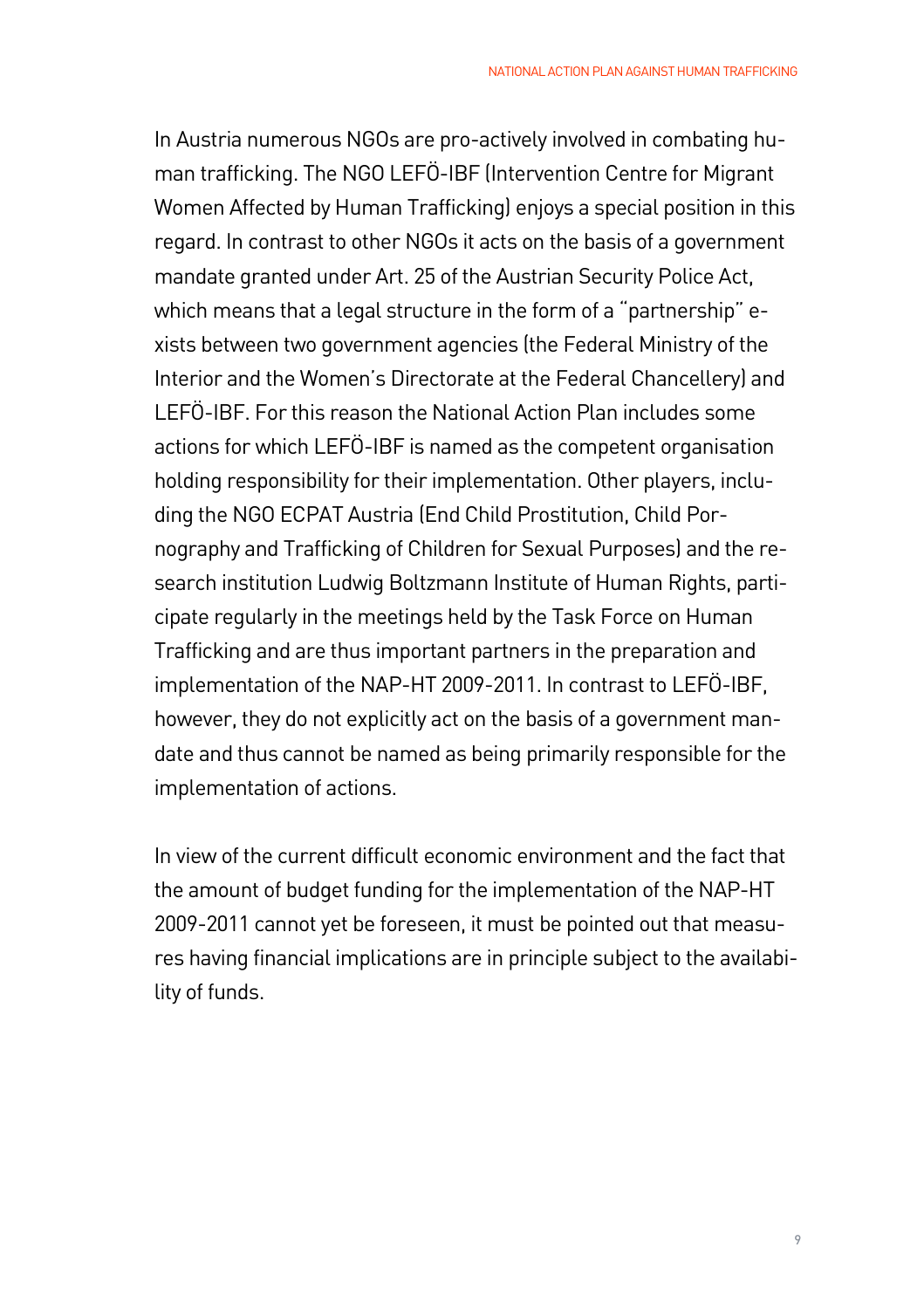| 10           |                | Coordination                                                                                                                                                                                                                                                                                            |                |                                                                                                                                                                                   |                                                              |
|--------------|----------------|---------------------------------------------------------------------------------------------------------------------------------------------------------------------------------------------------------------------------------------------------------------------------------------------------------|----------------|-----------------------------------------------------------------------------------------------------------------------------------------------------------------------------------|--------------------------------------------------------------|
|              |                | Strengthening cooperation between the TF-HT and the federal provinces<br>Objective 1 Further development of the Task Force on Human Trafficking (TF-HT)/                                                                                                                                                |                |                                                                                                                                                                                   |                                                              |
|              | <b>Actions</b> |                                                                                                                                                                                                                                                                                                         | Time-<br>table | Implementation<br>Responsibility/                                                                                                                                                 | Indicators                                                   |
| $\mathbf{r}$ |                | Further developing and enhancing the TF-HT's structure                                                                                                                                                                                                                                                  | Year $1-3$     | Affairs in cooperation with the<br>European and International<br>competent ministries/the<br>competent agencies/<br>Federal Ministry for<br>institutions/partner<br>organisations | Enhanced structure                                           |
|              | <u>ูว</u>      | Establishment of a working group charged with preparing<br>rules of procedure for the TF-HT (i.e., membership, tasks)                                                                                                                                                                                   | Year $1-2$     | Affairs in cooperation with the<br>European and International<br>Federal Ministry of the<br>Federal Ministry for<br>Interior                                                      | Commencement of the<br>working group's<br>activities; report |
|              | ្ម             | Family and Youth; of the Interior; of Justice; for European and<br>involving experts from the Federal Ministries of Economy,<br>International Affairs, as well as the federal provinces and<br>Continuation of the Working Group on Child Trafficking<br>selected non-governmental organisations (NGOs) | Year $1-3$     | Federal Ministry of Economy,<br>competent ministries/ the<br>competent agencies/<br>cooperation with the<br>Family and Youth in<br>institutions/partner<br>organisations          | Preparation of reports,<br>conducting meetings               |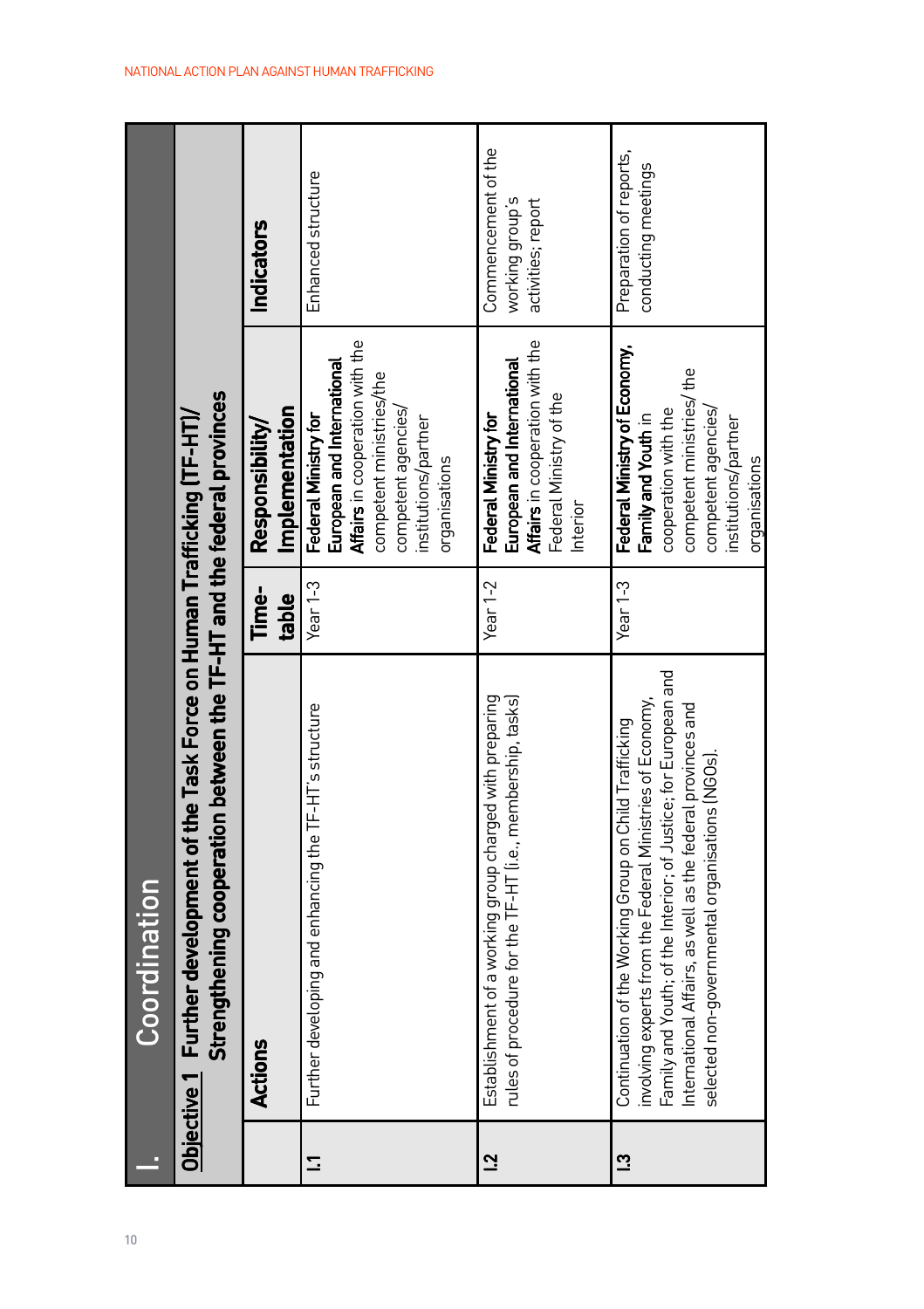| 71          | Provinces' Scope of Responsibility to coordinate measures<br>Establishment of a Working Group on Prostitution - the<br>and activities that fall within the federal provinces'<br>competence and scope of responsibility | Year $1-3$          | agencies/institutions/partner<br>Women's Directorate at the<br>cooperation with the federal<br>ministries/the competent<br>provinces/the competent<br>Federal Chancellery in<br>organisations      | Conducting meetings,<br>participation of the<br>federal provinces,<br>summary report |
|-------------|-------------------------------------------------------------------------------------------------------------------------------------------------------------------------------------------------------------------------|---------------------|----------------------------------------------------------------------------------------------------------------------------------------------------------------------------------------------------|--------------------------------------------------------------------------------------|
| <u>ന</u>    | Annual meeting between the TF-HT and representatives of<br>the federal provinces                                                                                                                                        | Year <sub>1-3</sub> | Affairs in cooperation with the<br>competent ministries/federal<br>agencies/institutions/partner<br>European and International<br>provinces/the competent<br>Federal Ministry for<br>organisations | meeting with respective<br>Conducting the annual<br>thematic priorities              |
|             | <u>Objective 2   Continued cooperation with foreign representations of countries of origin in Austria</u>                                                                                                               |                     |                                                                                                                                                                                                    |                                                                                      |
| $\tilde{=}$ | representations of countries of origin in Austria<br>Annual meeting with representatives of foreign                                                                                                                     | Year $1-3$          | Affairs in cooperation with the<br>European and International<br>competent ministries/the<br>competent agencies/<br>institutions/partner<br>Federal Ministry for<br>organisations                  | Conducting the annual<br>meeting                                                     |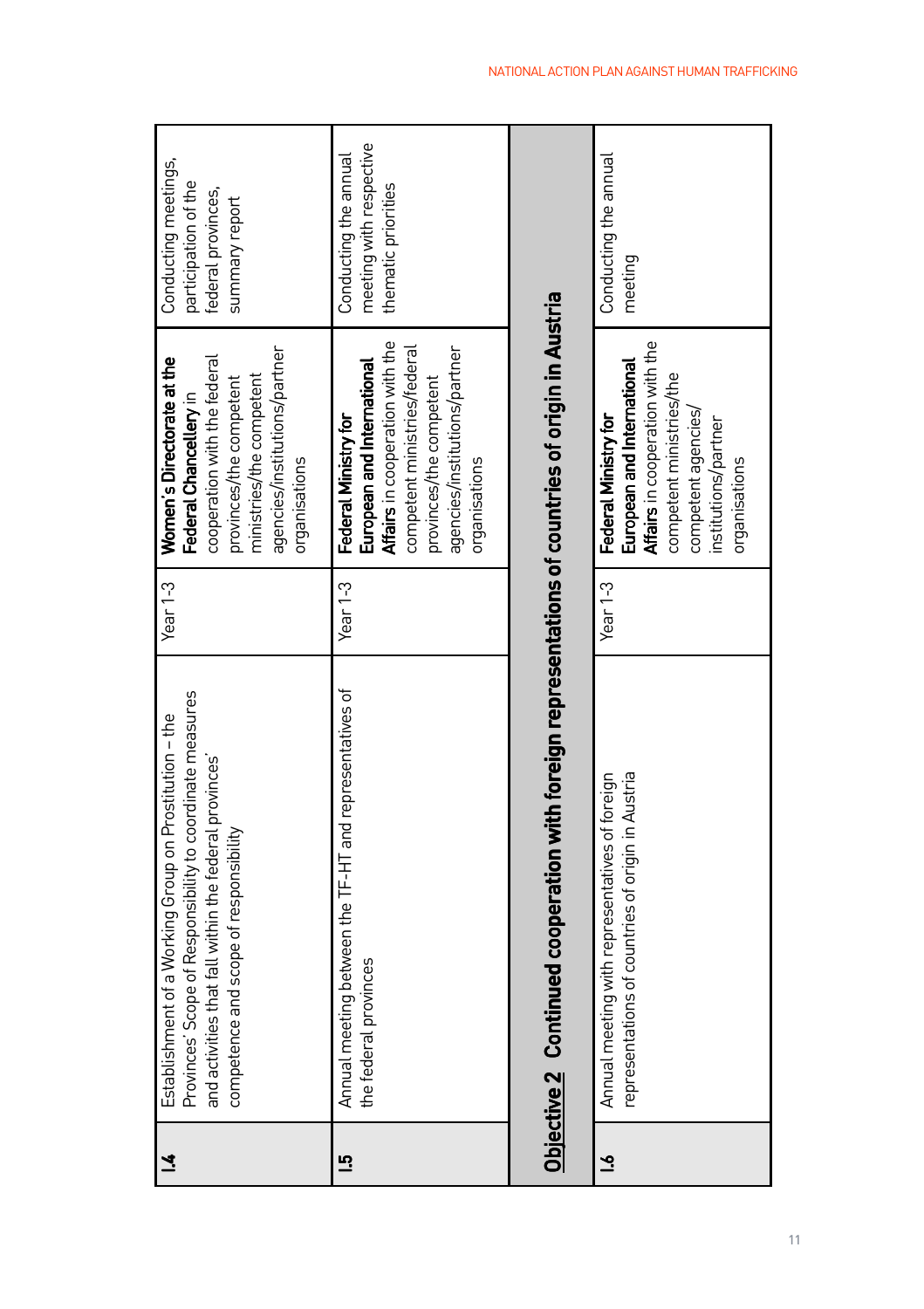|             | IIPrevention (in Austria)                                                                                                                                                                                   |                |                                                                                                                                                                                                                                                                                  |                                 |
|-------------|-------------------------------------------------------------------------------------------------------------------------------------------------------------------------------------------------------------|----------------|----------------------------------------------------------------------------------------------------------------------------------------------------------------------------------------------------------------------------------------------------------------------------------|---------------------------------|
|             | <u>Objective 1</u> Strengthening public awareness of both the national and international dimension of human<br>trafficking                                                                                  |                |                                                                                                                                                                                                                                                                                  |                                 |
|             | Actions                                                                                                                                                                                                     | Time-<br>table | Implementation<br>Responsibility/                                                                                                                                                                                                                                                | <b>Indicators</b>               |
| $\Xi$       | Conducting an annual event on the topic of human trafficking<br>that attracts public attention on the occasion of the EU Anti-<br>Trafficking Day on 18 October                                             | Year $1-3$     | Affairs in cooperation with the<br>Economy, Family and Youth,<br>Chancellery and the federal<br>European and International<br>Directorate at the Federal<br>Federal Ministries of the<br>as well as the Women's<br>Interior; of Justice; of<br>Federal Ministry for<br>provinces | Conducting the event;<br>report |
| $\approx$   | levents, teaching material) and preparing recommendations<br>activities at schools aimed at school children and teachers<br>Taking stock of the implementation of awareness-raising                         | Year $1-2$     | IBF, the competent agencies/<br>Education, Arts and Culture<br>in cooperation with LEFO-<br>Federal Ministry for<br>institutions/partner<br>organisations                                                                                                                        | recommendations<br>Report and   |
| $\tilde{=}$ | specifically aimed at school children and teachers levents,<br>implementation of awareness-raising activities at schools<br>Elaboration of a concept based on the stock-taking of the<br>teaching material) | Year $2-3$     | BF, the competent agencies/<br>Education, Arts and Culture<br>in cooperation with LEFO-<br>institutions/partner<br>Federal Ministry for<br>organisations                                                                                                                         | Concept                         |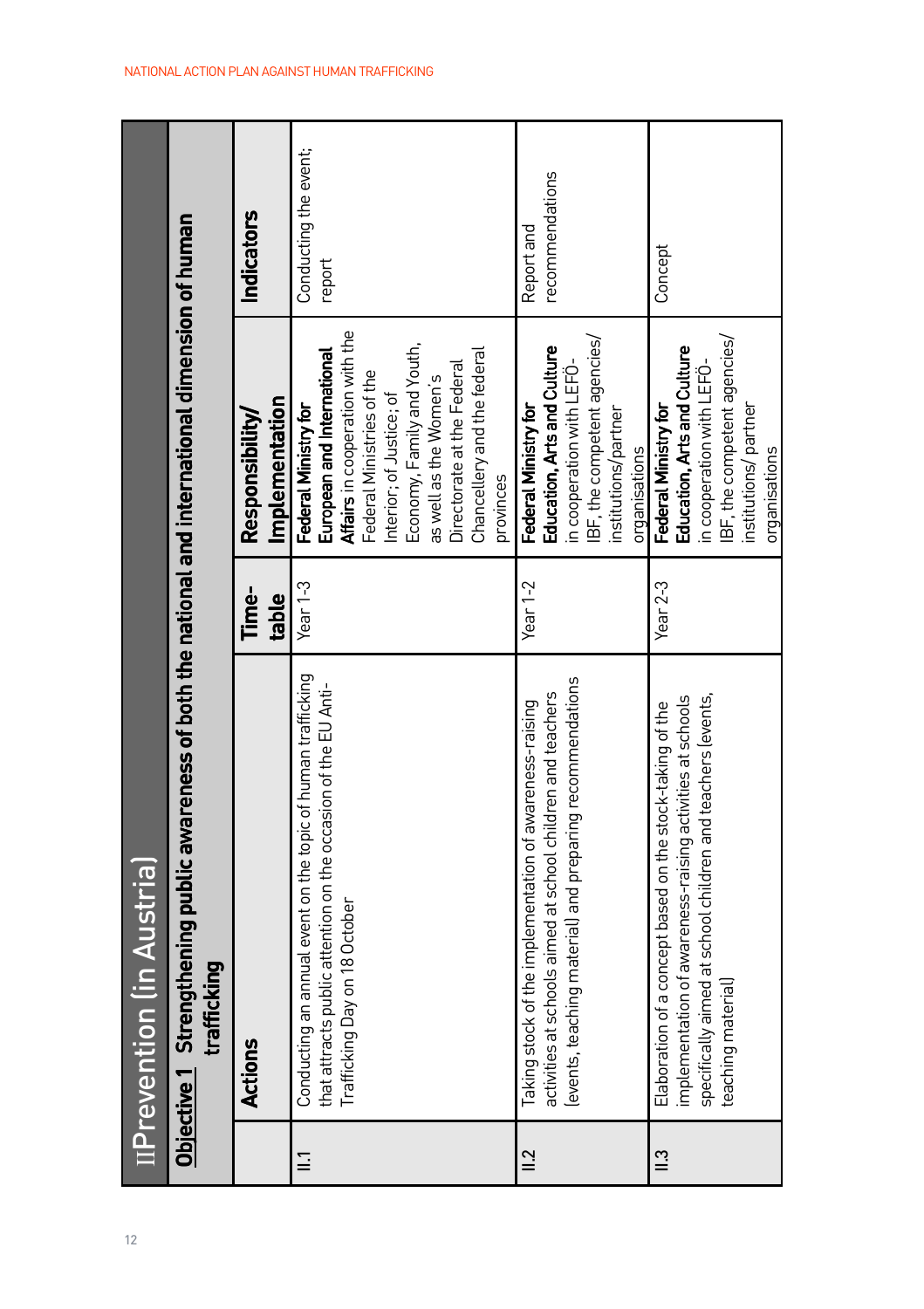| $\frac{1}{2}$     | and doctoral dissertations) dealing with the topic of human<br>Compilation of research studies lincluding diploma theses<br>trafficking in Austria                                                         | Year $2-3$          | Affairs in cooperation with the<br>competent ministries/partner<br>European and International<br>Federal Ministry for<br>organisations                                                   | Report                                                          |
|-------------------|------------------------------------------------------------------------------------------------------------------------------------------------------------------------------------------------------------|---------------------|------------------------------------------------------------------------------------------------------------------------------------------------------------------------------------------|-----------------------------------------------------------------|
| $\frac{5}{1}$     | Conducting target-group specific information campaigns on<br>the topic of human trafficking                                                                                                                | Year <sub>2-3</sub> | ministries in cooperation with<br>The respective competent<br>the competent agencies/<br>institutions/partner<br>organisations                                                           | Campaigns; report                                               |
| $\stackrel{6}{=}$ | Preparation and dissemination of information brochures<br>addressing various aspects of human trafficking                                                                                                  | Year $1-3$          | ministries in cooperation with<br>The respective competent<br>the competent agencies/<br>institutions/partner<br>organisations                                                           | Information brochures<br>and dissemination of<br>such brochures |
| $\equiv$          | phenomena of human trafficking and specifically targeted at<br>Conducting awareness-raising events dealing with all<br>representatives of the media                                                        | Year <sub>1-3</sub> | Affairs/respective competent<br>ministries in cooperation with<br>European and International<br>the competent agencies/<br>Federal Ministry for<br>institutions/partner<br>organisations | Events, report                                                  |
| $\frac{8}{10}$    | Improving the information offered on the Internet with<br>respect to the topic of human trafficking                                                                                                        | Year $1-3$          | The respective competent<br>ministries                                                                                                                                                   | Information on the<br>Internet                                  |
| $\frac{6}{11}$    | demand-related aspects of human trafficking (for instance in<br>Conducting target-group-oriented activities dealing with the<br>cooperation with private-sector industry, trade unions, the<br>media, etc. | Year <sub>1-3</sub> | ministries in cooperation with<br>The respective competent<br>the competent agencies/<br>institutions/partner<br>organisations                                                           | Activities, report                                              |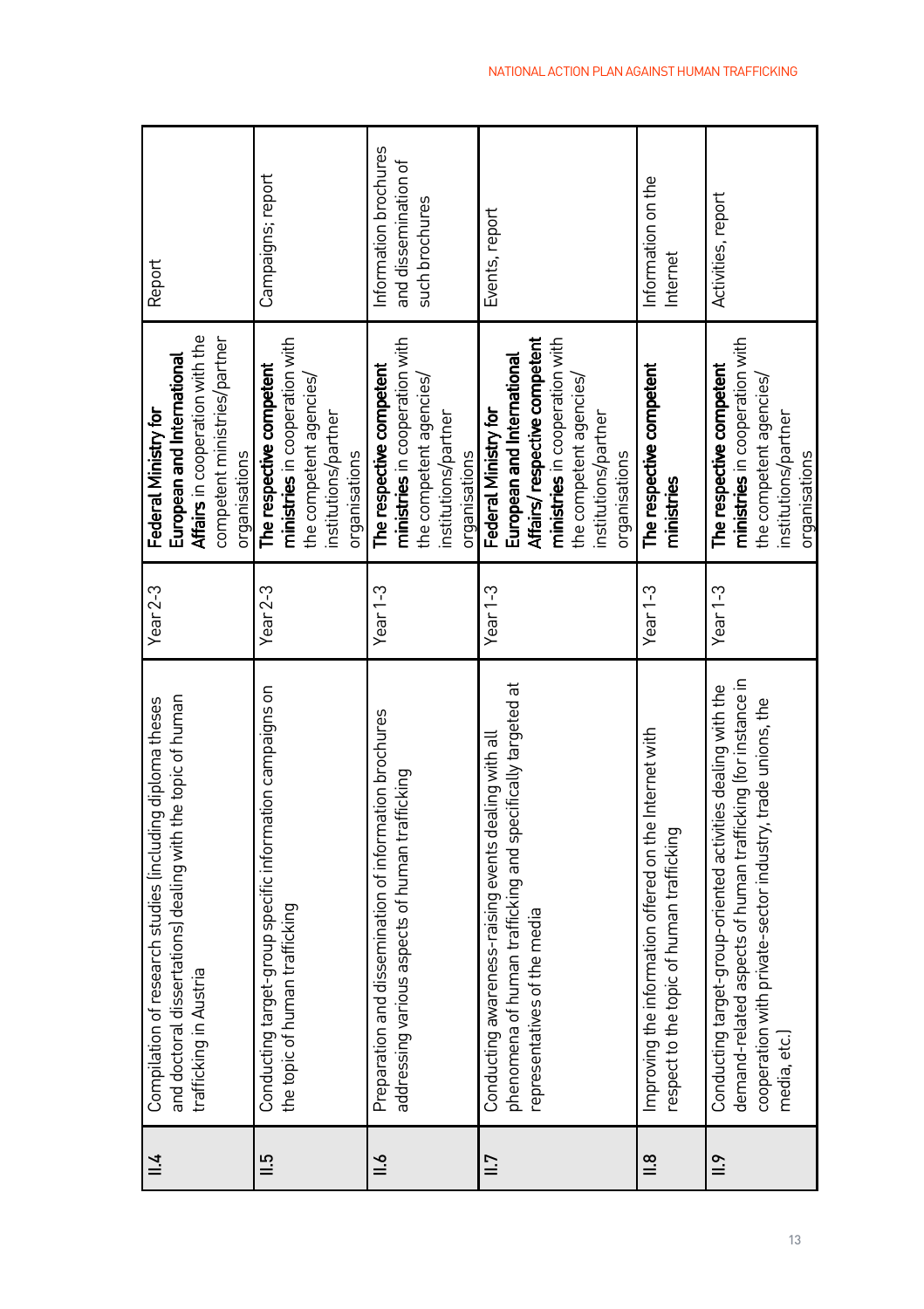| 14 | III Identification of Potential Victims of Human Trafficking                                                                                                                                                                                                                                                                                                                                                                                                                                                                                                                                                                                                                                                                             |                |                                                                                                                                                                                                                                                                                                                                 |                                                   |
|----|------------------------------------------------------------------------------------------------------------------------------------------------------------------------------------------------------------------------------------------------------------------------------------------------------------------------------------------------------------------------------------------------------------------------------------------------------------------------------------------------------------------------------------------------------------------------------------------------------------------------------------------------------------------------------------------------------------------------------------------|----------------|---------------------------------------------------------------------------------------------------------------------------------------------------------------------------------------------------------------------------------------------------------------------------------------------------------------------------------|---------------------------------------------------|
|    | Objective 1   Enhanced identification of potential victims of human trafficking                                                                                                                                                                                                                                                                                                                                                                                                                                                                                                                                                                                                                                                          |                |                                                                                                                                                                                                                                                                                                                                 |                                                   |
|    | Actions                                                                                                                                                                                                                                                                                                                                                                                                                                                                                                                                                                                                                                                                                                                                  | Time-<br>table | Implementation<br>Responsibility/                                                                                                                                                                                                                                                                                               | Indicators                                        |
|    | NGOs: Women's Directorate at the Federal Chancellery and<br>Conducting training activities for all professional groups affected:<br>Public prosecutor's offices and judicial authorities: Federal<br>Staff employed at embassies, particularly consular staff:<br>Personnel involved in military missions abroad: Federal<br>Federal Ministry for European and International Affairs<br>Public and private youth welfare authorities/agencies:<br>Federal Ministry of Economy, Family and Youth<br>including the aliens and asylum authorities: Federal<br>Law-enforcement/criminal prosecution authorities<br>Federal Ministry of the Interior<br>Ministry of the Interior<br>Ministry of Defence<br>Ministry of Justice<br><u>rill</u> | Year 1-3       | European and International<br>Affairs, as well as the Women's<br>provinces/competent agencies/<br>Directorate at the Federal<br>Chancellery and LEFO-IBF in<br>Interior; of Economy, Family<br>cooperation with the federal<br>and Youth; of Defence; for<br>Federal Ministries of the<br>institutions/partner<br>organisations | Number of training<br>events conducted.<br>report |
|    | Involvement of the relevant players - specifically the fiscal<br>authorities – in connection with human trafficking for the<br>purpose of labour exploitation<br>$\overline{\mathbb{I}}$                                                                                                                                                                                                                                                                                                                                                                                                                                                                                                                                                 | Year 1-3       | Protection, the Federal Ministry<br>of the Interior, LEFO-IBF<br>Federal Ministry of Finance in<br>cooperation with the Federal<br>Ministry of Labour, Social<br>Affairs and Consumer                                                                                                                                           | Number of training<br>events conducted.<br>report |
|    | Review of the possibility of establishing a nationwide telephone<br>hotline and, as required, elaboration of a concept for the<br>implementation of such a "helpline" taking account of the<br>relevant work being conducted at the EU level<br>$\mathbb{I}$                                                                                                                                                                                                                                                                                                                                                                                                                                                                             | Year 2-3       | cooperation with the competent<br>Federal Ministry of the Interior,<br>agencies/institutions/partner<br>Women's Directorate at the<br>Federal Chancellery in<br>organisations/LEFO-IBF                                                                                                                                          | Report                                            |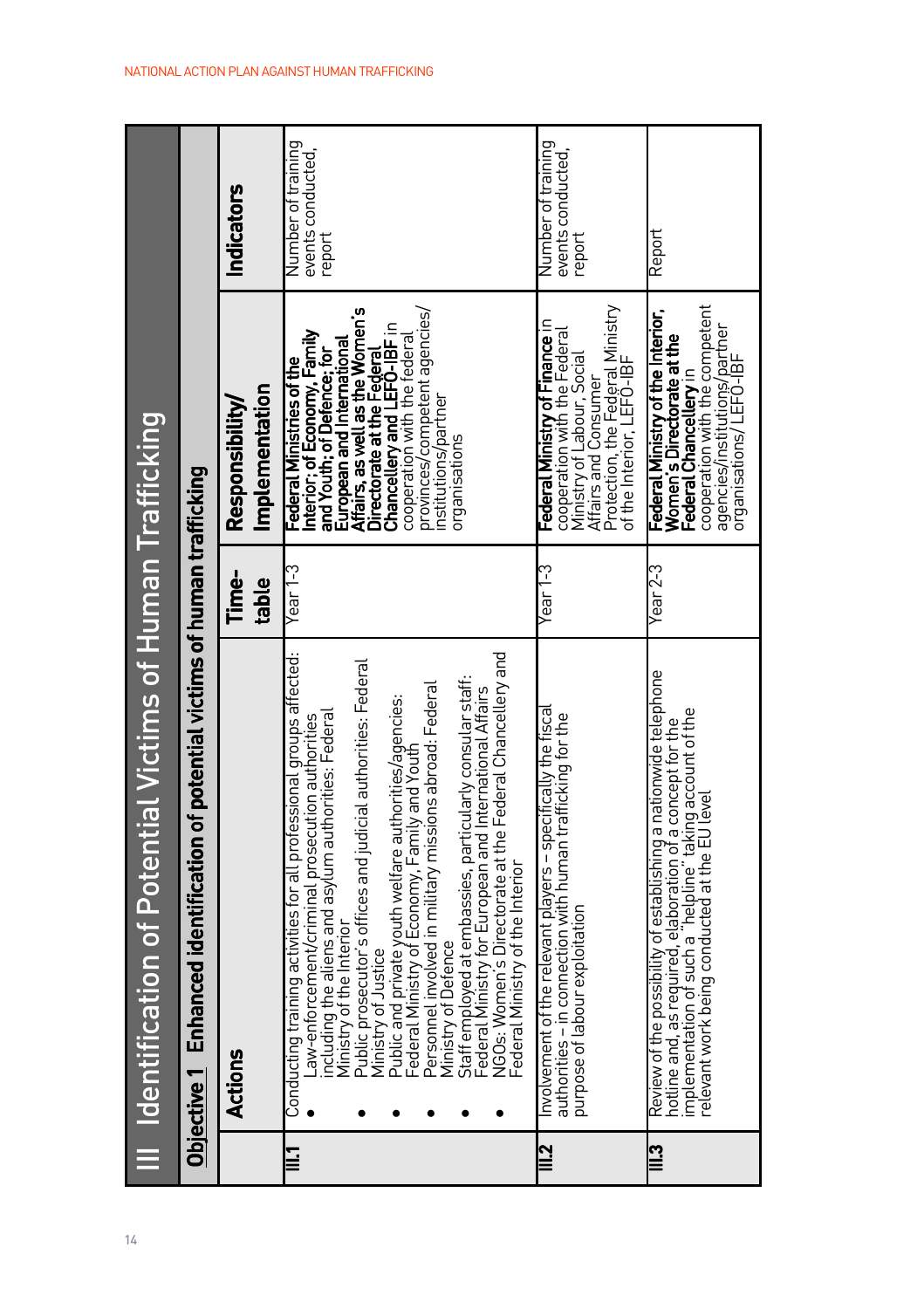| yill                    | services for monetary reward and those who do so because they<br>are subject to sexual coercion and violence, which constitutes a<br>sine qua non in terms of the efficient identification of victims of<br>Support in implementing the recommendations made by the<br>Working Group on Prostitution with a view to a clear<br>differentiation between persons who voluntarily offer sexual<br>numan trafficking | Year 1-3 | cooperation with the competent<br>provinces/competent agencies/<br>Women's Directorate at the<br>Federal Chancellery in<br>ministries/the federal<br>institutions/partner<br>organisations                                          | Report                                                                                                                                              |
|-------------------------|------------------------------------------------------------------------------------------------------------------------------------------------------------------------------------------------------------------------------------------------------------------------------------------------------------------------------------------------------------------------------------------------------------------|----------|-------------------------------------------------------------------------------------------------------------------------------------------------------------------------------------------------------------------------------------|-----------------------------------------------------------------------------------------------------------------------------------------------------|
|                         | criteria for the identification of victims of human trafficking.<br>development of the current practice-related catalogues of<br>Evaluation and, as required, enhancement and further                                                                                                                                                                                                                            | rigar)   | n cooperation with the Federal<br>Federal Ministry of the Interior<br>Consumer Protection; LEFÖ-<br>abour, Social Affairs and<br>Ministries of Finance; of<br>IBF and the competent<br>agencies/partner<br>prqanisations            | possibly, proposals<br>Report and                                                                                                                   |
|                         | Objective 2   Improved cooperation in the process of identifying potential victims of human trafficking                                                                                                                                                                                                                                                                                                          |          |                                                                                                                                                                                                                                     |                                                                                                                                                     |
| ăщ                      | Implementation of a decree by the Federal Ministry of the Interior<br>providing that LEFO-IBF shall take care of victims of trafficking in<br>women on a nationwide basis                                                                                                                                                                                                                                        | Year     | Federal Ministry of the Interior<br>agencies/institutions/ partner<br>Women's Directorate at the<br>Federal Chancellery, LEFO:<br>IBF, the Federal Ministry of<br>in cooperation with the<br>Justice/the competent<br>organisations | <b>Uecree</b>                                                                                                                                       |
|                         | Review of the opportunities for identifying/providing care and<br>support to (potential) victims of human trafficking during<br>detention pending deportation                                                                                                                                                                                                                                                    | Year 3   | Women's Directorate at the<br>Federal Chancellery, LEFO-IBF<br>Federal Ministry of the Interior<br>in cooperation with the                                                                                                          | the project dealing<br>with "preparations<br>Report; possible<br>the evaluation of<br>consideration in<br>improvement;<br>proposals for<br>orreturn |
| $\overline{\mathbf{g}}$ | competent bodies (police authorities, youth welfare authority,<br>basic welfare support) with a view to identifying victims of child<br>Review of a concept for improved cooperation between the<br>trafficking                                                                                                                                                                                                  | Year 1-3 | cooperation with the competent<br>agencies/institutions/partner<br>Federal Ministry of Labour,<br>Family and Youth in<br>organisations                                                                                              | Report                                                                                                                                              |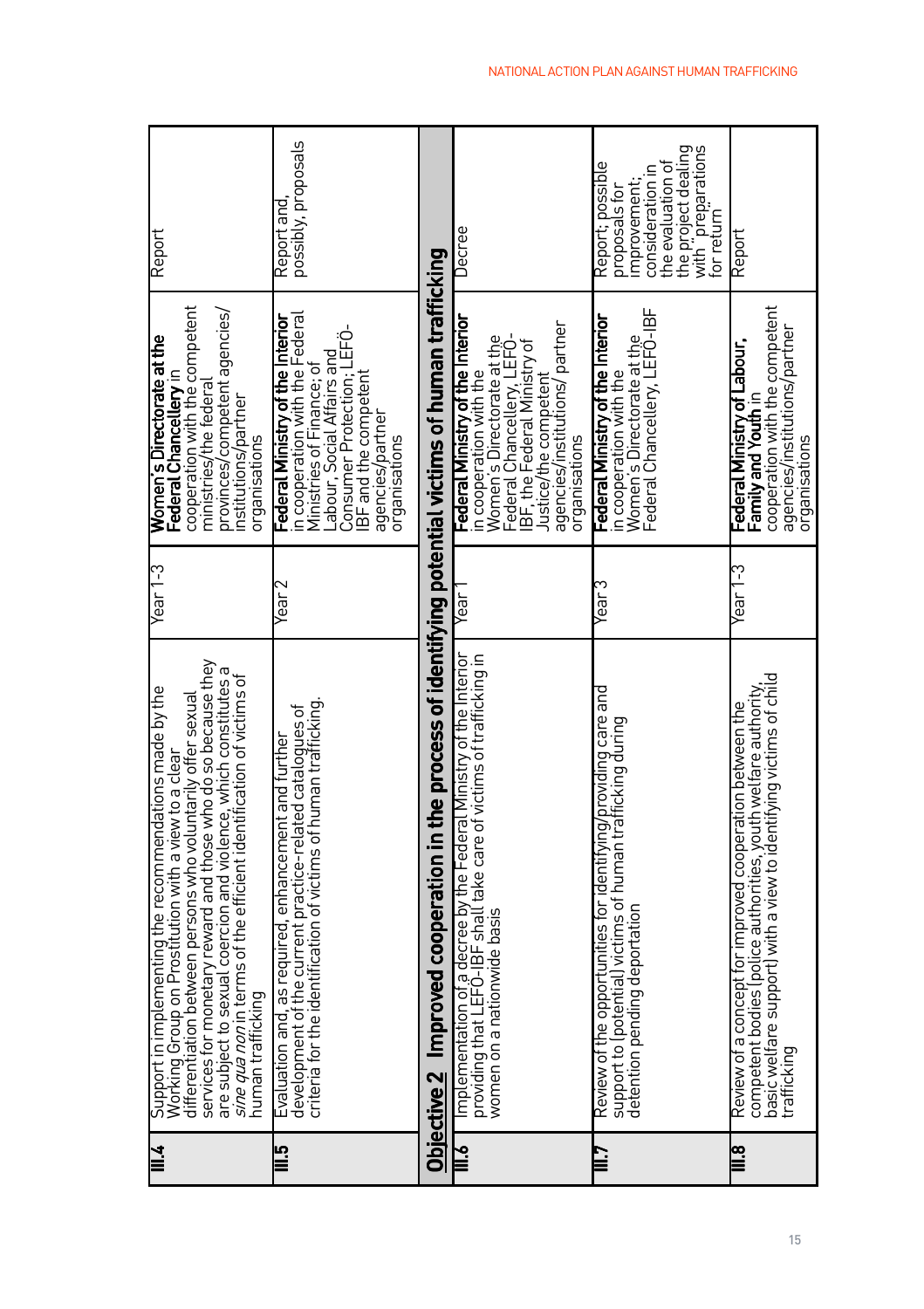| 16                      | IV Protection of and Support to Victims of Human Trafficking                                                                                                                                           |                   |                                                                                                                                                                                             |                   |
|-------------------------|--------------------------------------------------------------------------------------------------------------------------------------------------------------------------------------------------------|-------------------|---------------------------------------------------------------------------------------------------------------------------------------------------------------------------------------------|-------------------|
|                         | Objective 1 Comprehensive counselling, care and support as well as enhanced social integration of victims of<br>human trafficking in Austria                                                           |                   |                                                                                                                                                                                             |                   |
|                         | Actions                                                                                                                                                                                                | Time-<br>table    | Implementation<br>Responsibility/                                                                                                                                                           | <b>Indicators</b> |
| $\overline{\mathbf{z}}$ | Granting victims of human trafficking access to medical care<br>before they are granted a "special protection" residence title<br>and formulation of relevant recommendations as required              | Year $2-3$        | Women's Directorate at the<br>cooperation with LEFO-IBF<br>Federal Chancellery in                                                                                                           | Report            |
| N <sub>2</sub>          | Evaluation of and, as required, improved access to the<br>housing market                                                                                                                               | Year <sub>2</sub> | cooperation with the federal<br>Women's Directorate at the<br>Federal Chancellery in<br>provinces, LEFÖ-IBF                                                                                 | Report            |
| $\tilde{\mathbf{S}}$    | market, including measures to upgrade the individuals' skills,<br>Analysis of possibilities for improving access to the labour<br>as well as the implementation, as needed, of legislative<br>measures | Year <sub>2</sub> | Protection in cooperation with<br>Social Affairs and Consumer<br>Women's Directorate at the<br>Federal Chancellery, LEFO-<br>Federal Ministry of Labour,<br>the federal provinces, the<br>齿 | Report            |
| ž.                      | Assessment of the needs-oriented adjustment of LEFÖ-IBF<br>capacities                                                                                                                                  | Year $1-3$        | the Women's Directorate at<br>Interior in cooperation with<br>the Federal Chancellery<br>Federal Ministry of the                                                                            | Report            |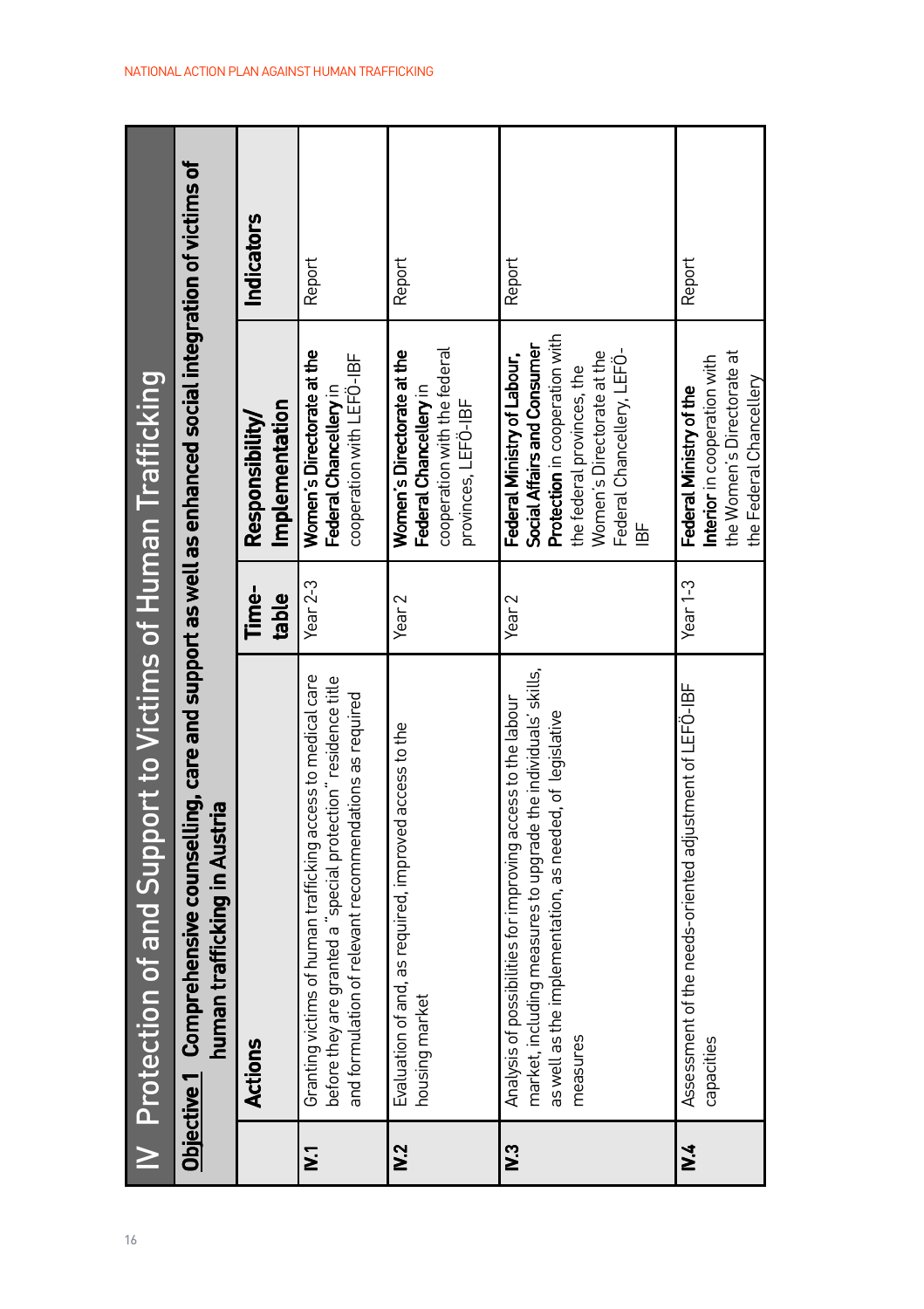| 5.<br>< | Review of cooperation with potential contact centres for men<br>as potential victims of human trafficking                                                                                                                                                                                      | Year <sup>1</sup> | Protection in cooperation with<br>Social Affairs and Consumer<br>Federal Ministry of Labour,<br>LEFO-IBF                              | recommendations<br>Report; |
|---------|------------------------------------------------------------------------------------------------------------------------------------------------------------------------------------------------------------------------------------------------------------------------------------------------|-------------------|---------------------------------------------------------------------------------------------------------------------------------------|----------------------------|
| λM      | residence permit and the "settlement permit - unrestricted"<br>mplementation related to granting the "special protection"<br>Evaluation of the legal framework and its practical<br>to victims of human trafficking                                                                            | Year <sub>3</sub> | the federal provinces, LEFO-<br>Interior in cooperation with<br>Federal Ministry of the<br>」<br>巴                                     | Report                     |
|         | Objective 2 Improving the security of victims of human trafficking                                                                                                                                                                                                                             |                   |                                                                                                                                       |                            |
| ΝJ      | Analysing the protection needs of victims of human trafficking<br>and, as required, preparation of proposals for improvement                                                                                                                                                                   | Year 1            | agencies/institutions/ partner<br>Interior in cooperation with<br>_EFÖ-IBF, the competent<br>Federal Ministry of the<br>organisations | Report                     |
|         | <u>Objective 3</u> Amproving the situation of victims of child trafficking as well as systematic care and support of<br>trafficked children                                                                                                                                                    |                   |                                                                                                                                       |                            |
| °.<br>≥ | Referral Mechanism (NRM) for trafficked children taking into<br>Review and further development of the recommendations of<br>account the principles of risk analysis and the determination<br>the Working Group on Child Trafficking regarding a National<br>of the best interests of the child | Year $1-3$        | Federal Ministry of Economy,<br>agencies/institutions/partner<br>cooperation with competent<br>Family and Youth in<br>organisations   | Report                     |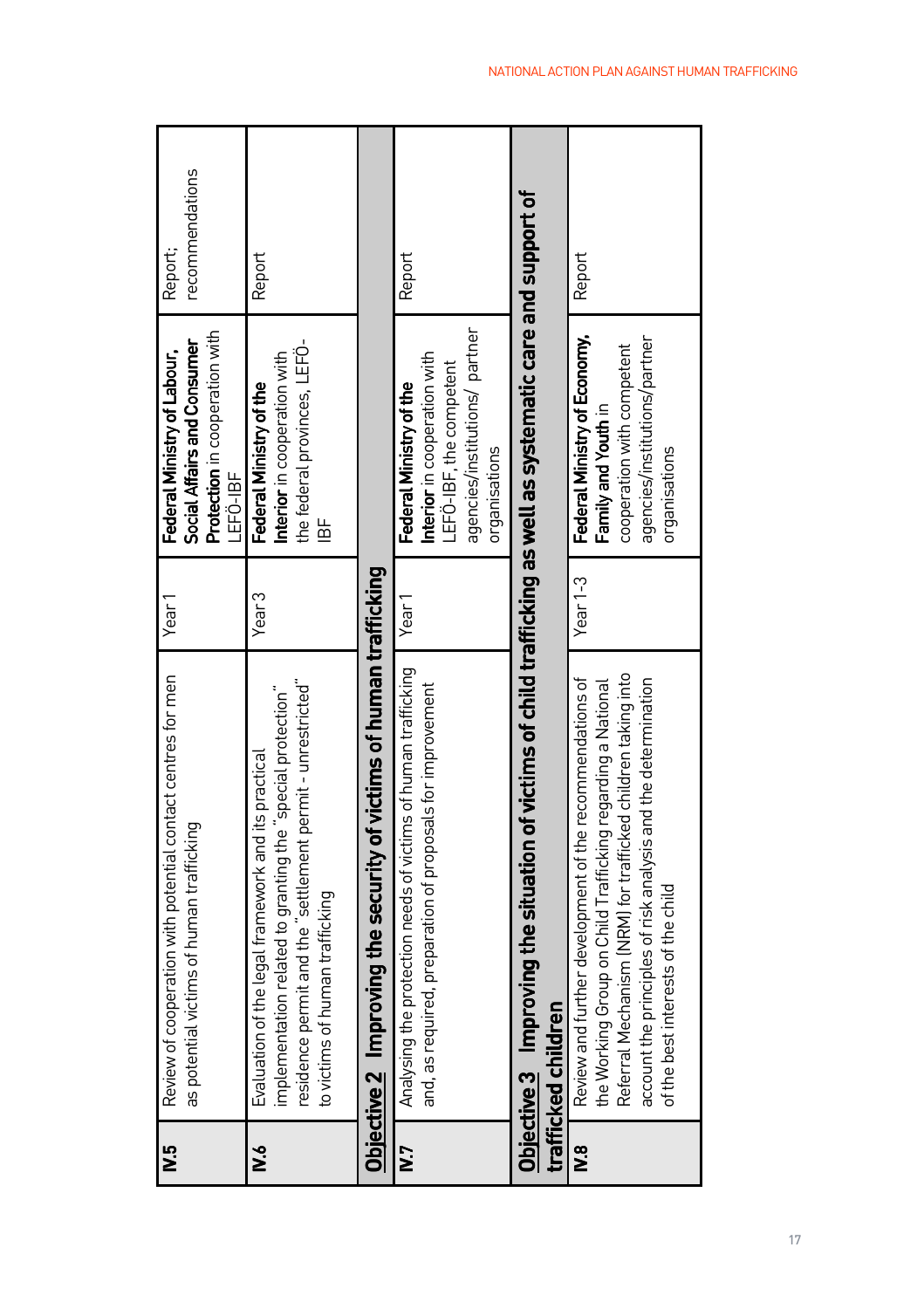| ï<br>ļ<br>I<br>Ï                                                                                                                          | j |
|-------------------------------------------------------------------------------------------------------------------------------------------|---|
|                                                                                                                                           |   |
| <b>STATE OF STATE OF STATE OF STATE OF STATE OF STATE OF STATE OF STATE OF STATE OF STATE OF STATE OF STATE OF S</b><br>ţ<br>ì<br>ź<br>18 |   |

|                     | Objective 1 Improved protection for victims of child trafficking in connection with intercountry adoptions                                                                                                    |                   |                                                                                                                                                                                              |                   |
|---------------------|---------------------------------------------------------------------------------------------------------------------------------------------------------------------------------------------------------------|-------------------|----------------------------------------------------------------------------------------------------------------------------------------------------------------------------------------------|-------------------|
|                     | Actions                                                                                                                                                                                                       | Time-<br>table    | Implementation<br>Responsibility/                                                                                                                                                            | <b>Indicators</b> |
| $\mathbf{z}$        | Bundes-Jugendwohlfahrtsgesetz, Bundes-JWG) of the tasks<br>to be assumed by the youth welfare authority in the field of<br>Concrete specification in the Federal Youth Welfare Act<br>intercountry adoptions. | Year 1            | Federal Ministry of Economy,<br>cooperation with the federal<br>provinces, and the Federal<br>Family and Youth in<br>Ministry of Justice                                                     | Concept           |
| λ,                  | Revision, reform and elaboration of a new regulation<br>regarding the legal effect of intercountry adoptions.                                                                                                 | Year <sub>2</sub> | Federal Ministry of Justice                                                                                                                                                                  | Regulation        |
| $\ddot{\mathbf{c}}$ | Preparation of a report regarding the analysis of the need for<br>a separate law on intercountry adoptions                                                                                                    | Year $2-3$        | Federal Ministry of Justice in<br>cooperation with the Federal<br>Economy, Family and Youth,<br>Ministries for European and<br>as well as the federal<br>International Affairs;<br>provinces | Report            |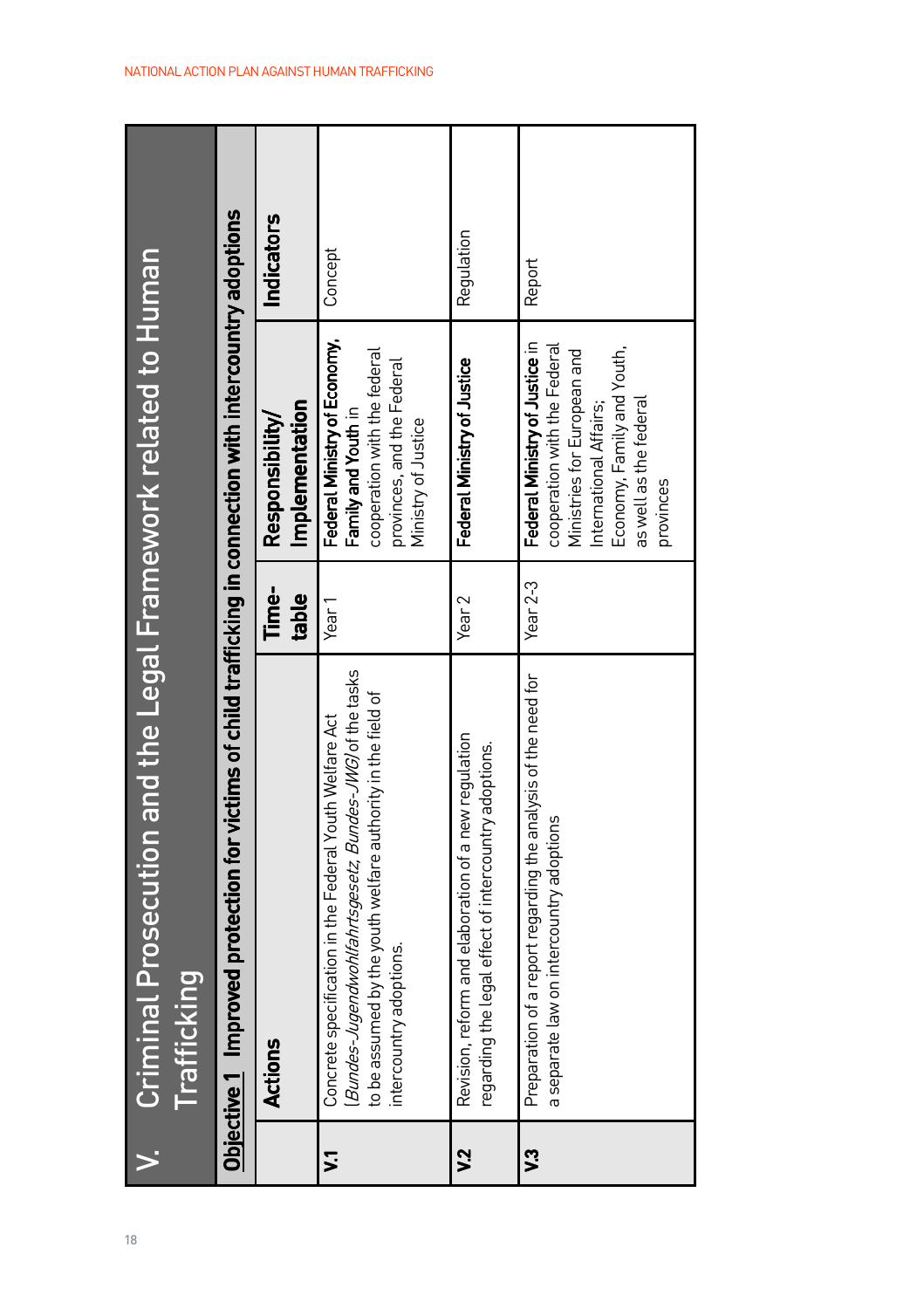|         | Objective 2 Improving the measures related to criminal prosecution                                                                                                                                                                                                                             |          |                                                                                                                                                                                                          |                               |
|---------|------------------------------------------------------------------------------------------------------------------------------------------------------------------------------------------------------------------------------------------------------------------------------------------------|----------|----------------------------------------------------------------------------------------------------------------------------------------------------------------------------------------------------------|-------------------------------|
| ž       | definition of human trafficking (in particular, the use of the<br>relevant judicature on human trafficking with a view to the<br>elements of the statutory act of the offence of exploitation)<br>Review of the regulations under (criminal) law and the<br>and preparation of recommendations | Year 1-3 | Federal Ministry of Justice in<br>cooperation with the Federal<br>Protection, as well as LEFO-<br>Ministries of the Interior; of<br>Finance; of Labour, Social<br>Affairs and Consumer<br>$\frac{1}{10}$ | recommendations<br>Report and |
|         | Objective 3 Expansion of cooperation between NGOs and criminal prosecution authorities                                                                                                                                                                                                         |          |                                                                                                                                                                                                          |                               |
| م.<br>< | Preparation of a concept outlining possibilities to improve<br>authorities (probably including training and exchange<br>cooperation between NGOs and criminal prosecution<br>activities, etc.                                                                                                  |          | Year 2-3   Federal Ministry of Justice in<br>Ministry of the Interior, LEFO-<br>cooperation with the Federal<br>눕                                                                                        | Concept                       |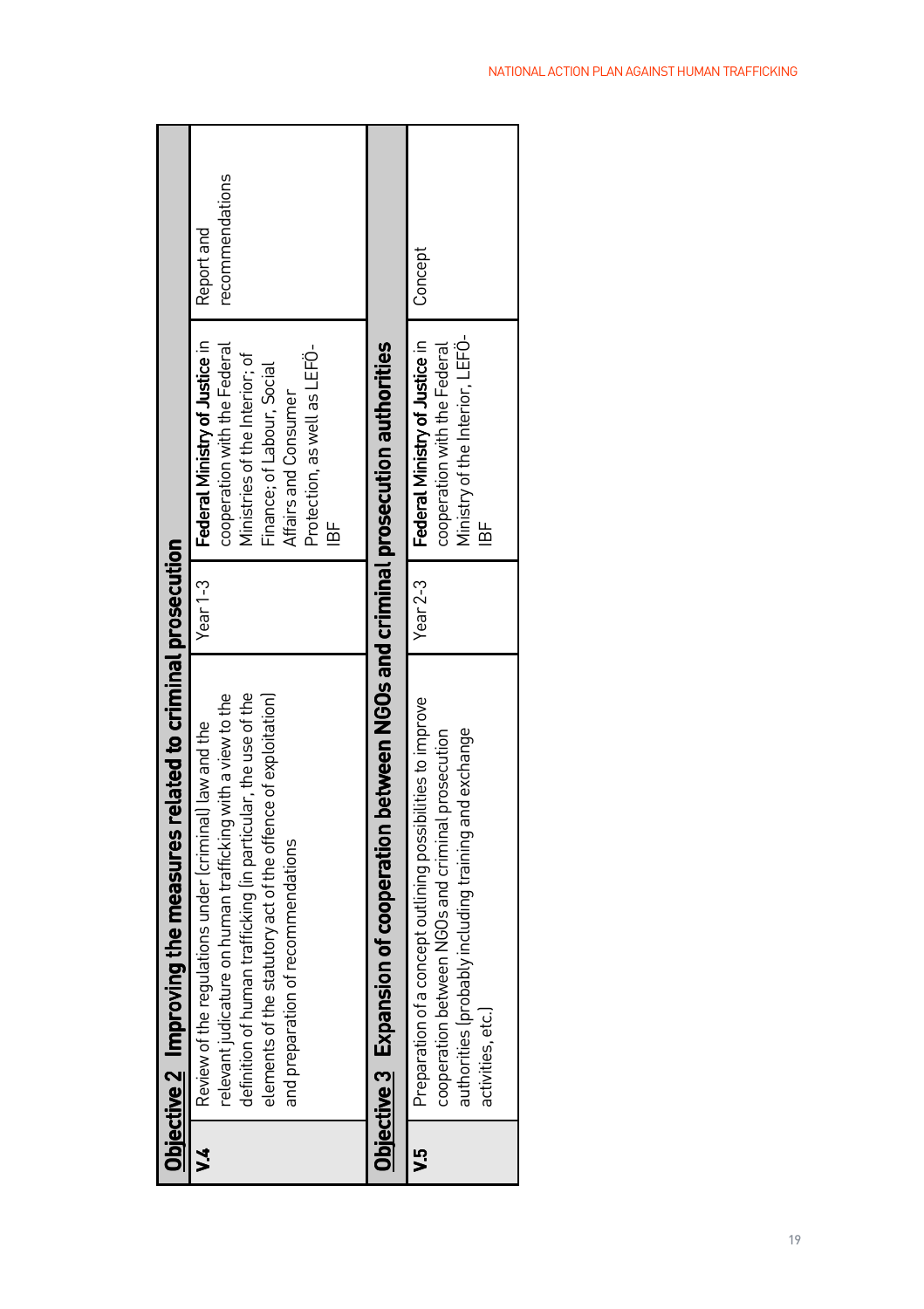|    | Objective 1 Improving the possibilities for compensating victims of human trafficking<br>VI. Compensation |                |                                                                                                                                                                                                                   |                            |
|----|-----------------------------------------------------------------------------------------------------------|----------------|-------------------------------------------------------------------------------------------------------------------------------------------------------------------------------------------------------------------|----------------------------|
|    | Actions                                                                                                   | lime-<br>table | Implementation<br>Responsibility                                                                                                                                                                                  | <b>Indicators</b>          |
| ្អ | Review of the practical applicability of the current regulations                                          | Year $1-2$     | Protection in cooperation with<br>Social Affairs and Consumer<br>Federal Ministry of Labour,<br>the Federal Ministry of<br>Justice, LEFO-IBF, the<br>competent agencies/<br>institutions/partner<br>organisations | recommendations<br>Report/ |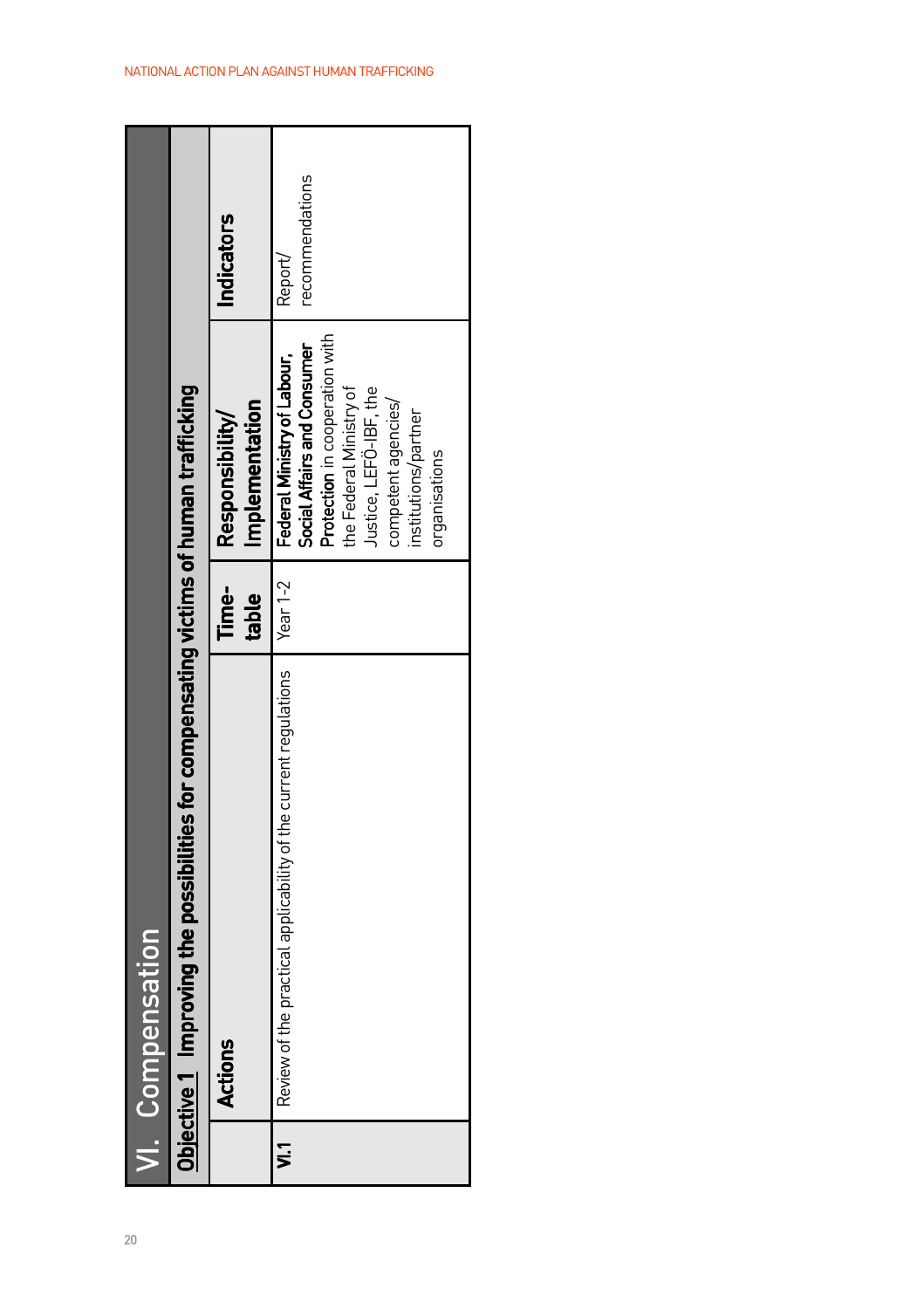|       | <b>VII</b> Collection of Data                                                                                                                                                                                                                                                                                                                                                                                                                                                                               |                |                                                                                                                             |                                                                                                               |
|-------|-------------------------------------------------------------------------------------------------------------------------------------------------------------------------------------------------------------------------------------------------------------------------------------------------------------------------------------------------------------------------------------------------------------------------------------------------------------------------------------------------------------|----------------|-----------------------------------------------------------------------------------------------------------------------------|---------------------------------------------------------------------------------------------------------------|
|       | Objective 1 Improvement of the data available on human trafficking                                                                                                                                                                                                                                                                                                                                                                                                                                          |                |                                                                                                                             |                                                                                                               |
|       | Actions                                                                                                                                                                                                                                                                                                                                                                                                                                                                                                     | Time-<br>table | Implementation<br>Responsibility                                                                                            | <b>Indicators</b>                                                                                             |
| Ş     | Federal Ministry of the Interior/IOM on the standardisation of<br>taking account of the provisions on data protection and in<br>accordance with the relevant work undertaken at the EU<br>the collection of data on human trafficking within the EU<br>Improving the collection of data included in the criminal<br>statistics prepared by police authorities with respect to<br>human trafficking based on the guidelines published in<br>connection with the statistics project conducted by the<br>level | Year $1-3$     | Interior in cooperation with<br>the competent agencies/<br>Federal Ministry of the<br>institutions/partner<br>organisations | Statistical data<br>published                                                                                 |
| VII.2 | Improvement of the collection and recording of cases settled<br>by court and convictions for trafficking in human beings<br>lenabling the compilation of all offences leading to<br>conviction)                                                                                                                                                                                                                                                                                                             | Year $1-3$     | Federal Ministry of Justice                                                                                                 | basis of criminal justice<br>the working group on<br>Findings prepared by<br>improving the data<br>statistics |
|       | Objective 2 Enhanced research on the topic of human trafficking                                                                                                                                                                                                                                                                                                                                                                                                                                             |                |                                                                                                                             |                                                                                                               |
| VII.3 | Support of research projects on current issues and the latest<br>developments in the field of human trafficking                                                                                                                                                                                                                                                                                                                                                                                             | Year 1-3       | The respective competent<br>ministries                                                                                      | Research projects                                                                                             |
| VII.4 | Increasing the number of articles published in special<br>interest magazines                                                                                                                                                                                                                                                                                                                                                                                                                                | Year 1-3       | The respective competent<br>ministries                                                                                      | Articles published                                                                                            |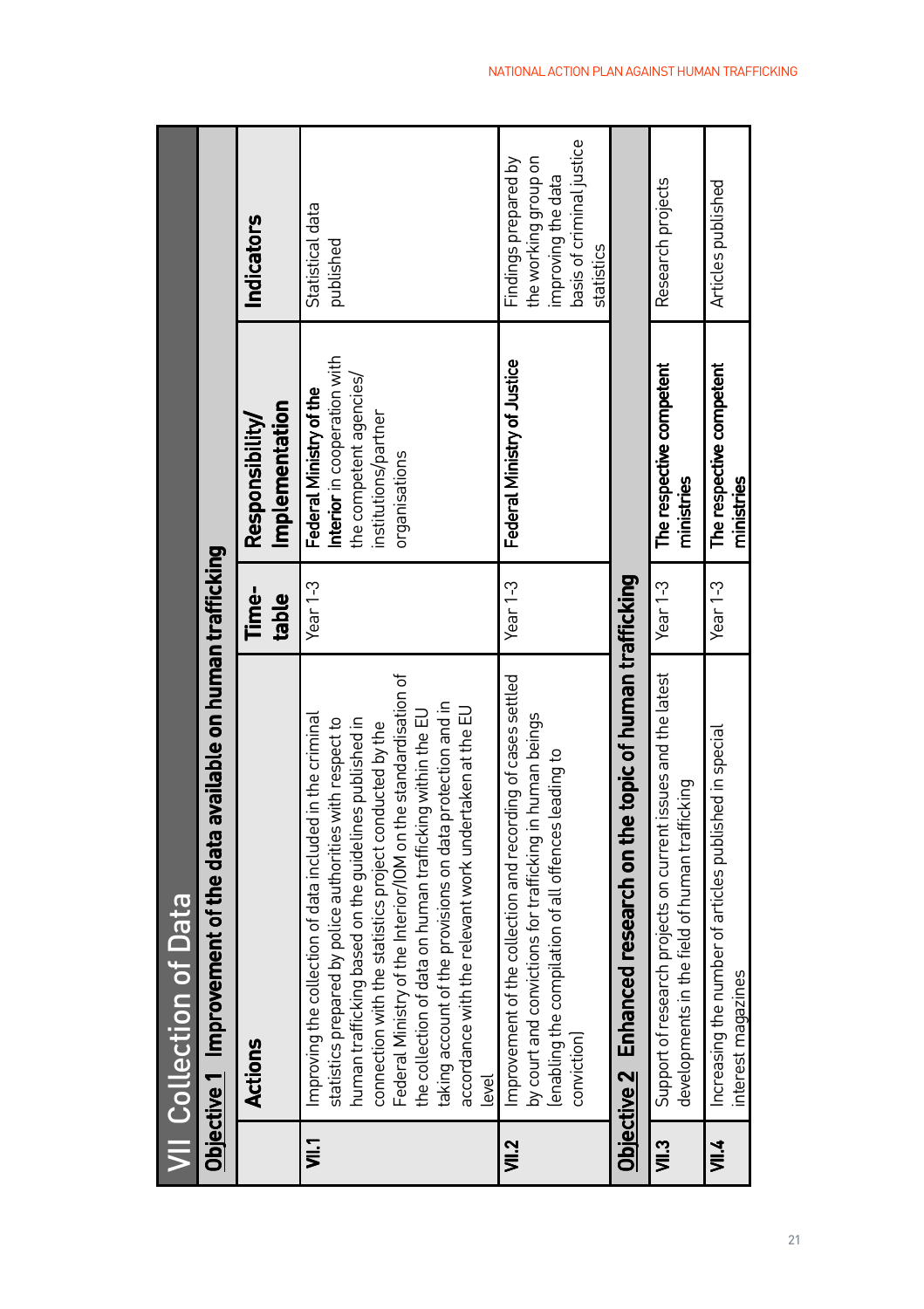| 22 |          | <b>VIII. International Cooperation</b>                                                                                                                                                                                                                                                      |                |                                                                                                                                                                           |                                                                                                                               |
|----|----------|---------------------------------------------------------------------------------------------------------------------------------------------------------------------------------------------------------------------------------------------------------------------------------------------|----------------|---------------------------------------------------------------------------------------------------------------------------------------------------------------------------|-------------------------------------------------------------------------------------------------------------------------------|
|    |          | Objective 1 Intensifying cooperation within international bodies                                                                                                                                                                                                                            |                |                                                                                                                                                                           |                                                                                                                               |
|    |          | Actions                                                                                                                                                                                                                                                                                     | Time-<br>table | Implementation<br>Responsibility                                                                                                                                          | Indicators                                                                                                                    |
|    | $\equiv$ | Active and ongoing participation/presence of the members of<br>the TF-HT in international bodies                                                                                                                                                                                            | Year 1-3       | ministries in cooperation with<br>The respective competent<br>the competent agencies/<br>institutions/partner<br>organisations                                            | Austrian contribution/<br>report                                                                                              |
|    | VIII.2   | projects aimed at combating all forms of human trafficking<br>Sending experts to/participation of experts in international                                                                                                                                                                  | Year $1-3$     | ministries in cooperation with<br>The respective competent<br>the competent agencies/<br>institutions/partner<br>organisations                                            | Austrian contribution/<br>report                                                                                              |
|    |          | Europe partner countries in the fields of prevention, victims' protection and criminal prosecution to<br>Objective 2   Combating poverty and enhancing human security in the ADA/ADC - Cooperation with Eastern<br>reduce human trafficking                                                 |                |                                                                                                                                                                           |                                                                                                                               |
|    | J∭3      | Voluntary return/repatriation guaranteeing the best-possible<br>reintegration and level of security (e.g., through risk analysis/<br>risk assessment/monitoring/support in the target statel by<br>means of a coordinated support programme as part of<br>projects under the EU Return Fund | Year $1-3$     | Interior in cooperation with<br>competent ministries/the<br>Federal Ministry of the<br>competent agencies/<br>ADA, LEFÖ-IBF, the<br>institutions/partner<br>organisations | type and amount of the<br>number of returnees<br>projects submitted/<br>Calls for projects;<br>support benefits;<br>selected; |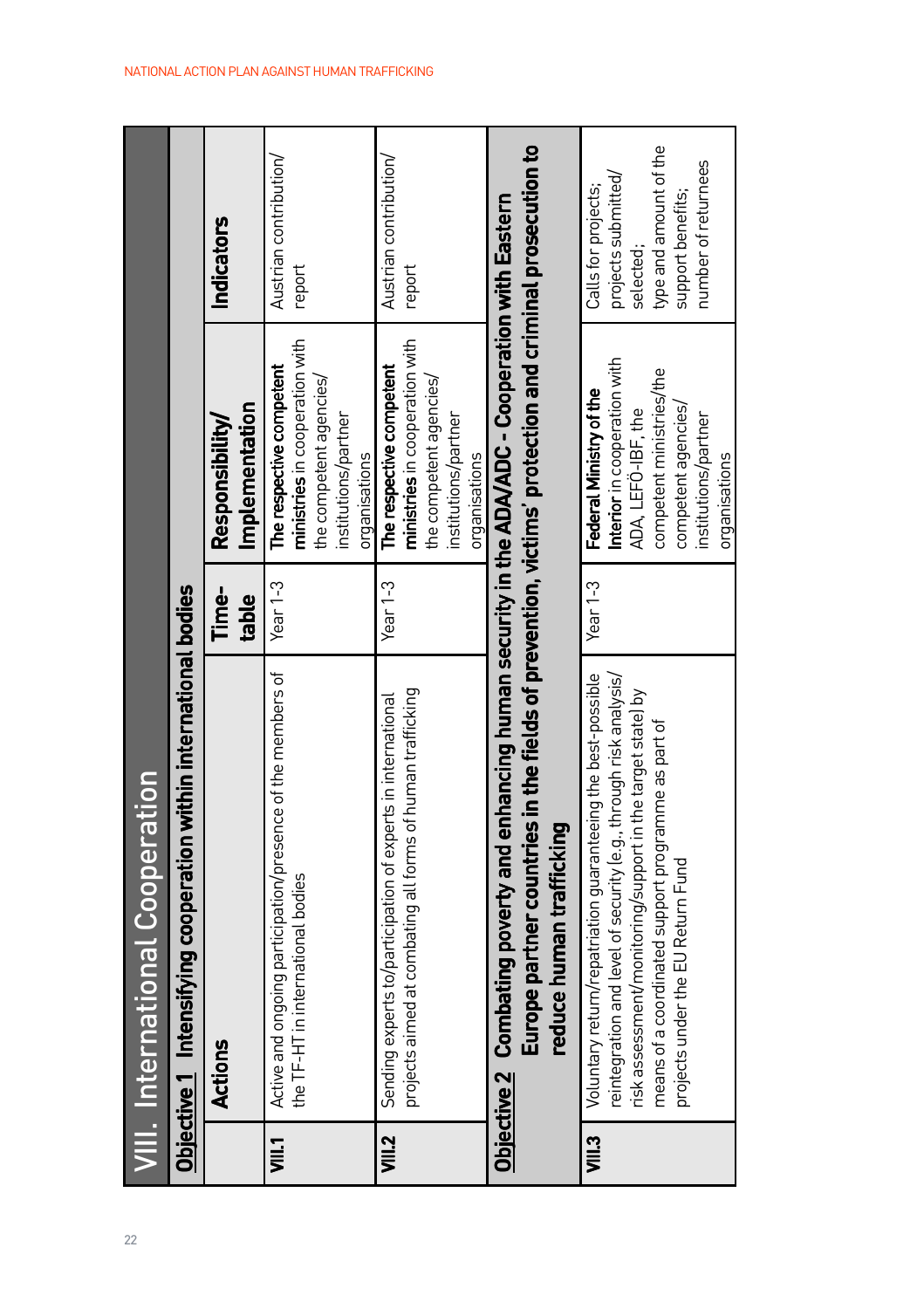| ।<br>ज्ञा∡ | Promotion/development of projects regarding the                  | Year $1-3$ | ADA/ADC - Cooperation with | Projects realised/    |
|------------|------------------------------------------------------------------|------------|----------------------------|-----------------------|
|            | implementation of preventive measures (e.g., awareness-          |            | Eastern Europe in          | project report and/or |
|            | raising and information events/campaigns as well as              |            | cooperation with partner   | documentation         |
|            | promotion of the economic activities of vulnerable groups)       |            | organisations              |                       |
| sills      | Promotion/development of projects regarding the                  | Year $1-3$ | ADA/ADC - Cooperation with | Projects realised     |
|            | implementation of measures aimed at victim protection,           |            | Eastern Europe in          | project report and/or |
|            | particularly promotion of victim-protection institutions         |            | cooperation with partner   | documentation         |
|            | offering psychological, medical and legal counselling and        |            | organisations              |                       |
|            | support as well as vocational training activities                |            |                            |                       |
| ⋚          | Promotion/development of projects to strengthen national         | Year 1-3   | ADA/ADC - Cooperation with | Projects realised/    |
|            | mechanisms and institutions as well as training activities for   |            | Eastern Europe in          | project report and/or |
|            | criminal prosecution authorities on victim and witness           |            | cooperation with partner   | documentation         |
|            | protection                                                       |            | organisations              |                       |
| 言          | Promotion/development of projects focusing on training           | Year $1-3$ | ADA/ADC - Cooperation with | Projects realised/    |
|            | activities for and coordination of actions aimed at officials in |            | Eastern Europe in          | project report and/or |
|            | the fields of law enforcement and criminal prosecution           |            | cooperation with partner   | documentation         |
|            |                                                                  |            | organisations              |                       |
| a<br>≡     | Promotion of activities aimed at enhanced police cooperation     | Year $1-3$ | Federal Ministry of the    | Activities supported  |
|            | at the EU and international levels                               |            | hterior                    |                       |
|            |                                                                  |            |                            |                       |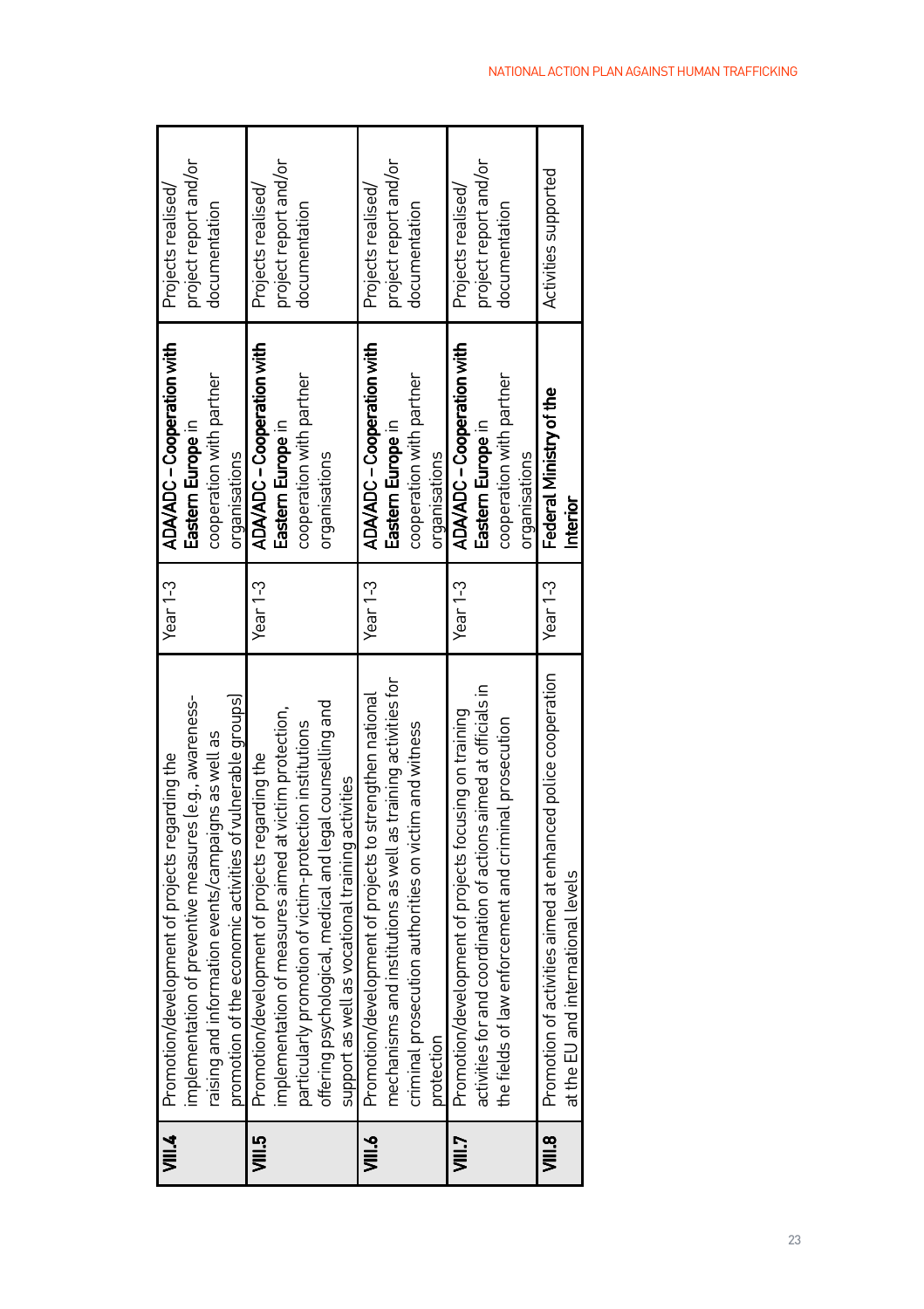| 24           | IX. Evaluation/Monitoring                                                                                                               |                   |                                                                                                                                     |            |
|--------------|-----------------------------------------------------------------------------------------------------------------------------------------|-------------------|-------------------------------------------------------------------------------------------------------------------------------------|------------|
|              | Objective 1  Review of the measures taken so far by Austria in combating human trafficking                                              |                   |                                                                                                                                     |            |
|              | Actions                                                                                                                                 | Time-<br>table    | Implementation<br>Responsibility/                                                                                                   | Indicators |
| $\mathbf{K}$ | Evaluation of the implementation of the recommendations of<br>the Working Group on Prostitution under the TF-HT                         | Year <sub>3</sub> | Women's Directorate at the<br>members of the Working<br>Federal Chancellery in<br>Group on Prostitution<br>cooperation with the     | Report     |
| K.2          | Evaluation of the implementation of the recommendations of<br>the Working Group on Child Trafficking                                    | Year 2-3          | Federal Ministry of Economy,<br>Group on Child Trafficking<br>members of the Working<br>cooperation with the<br>Family and Youth in | Report     |
| K3           | trafficking for the purpose of removal of organs/trafficking in<br>Review of the current legal situation with a view to human<br>organs | Year <sub>3</sub> | Federal Ministry of Justice in<br>cooperation with the Federal<br>Ministry of Health and the<br>Federal Ministry of the<br>nterior  | Report     |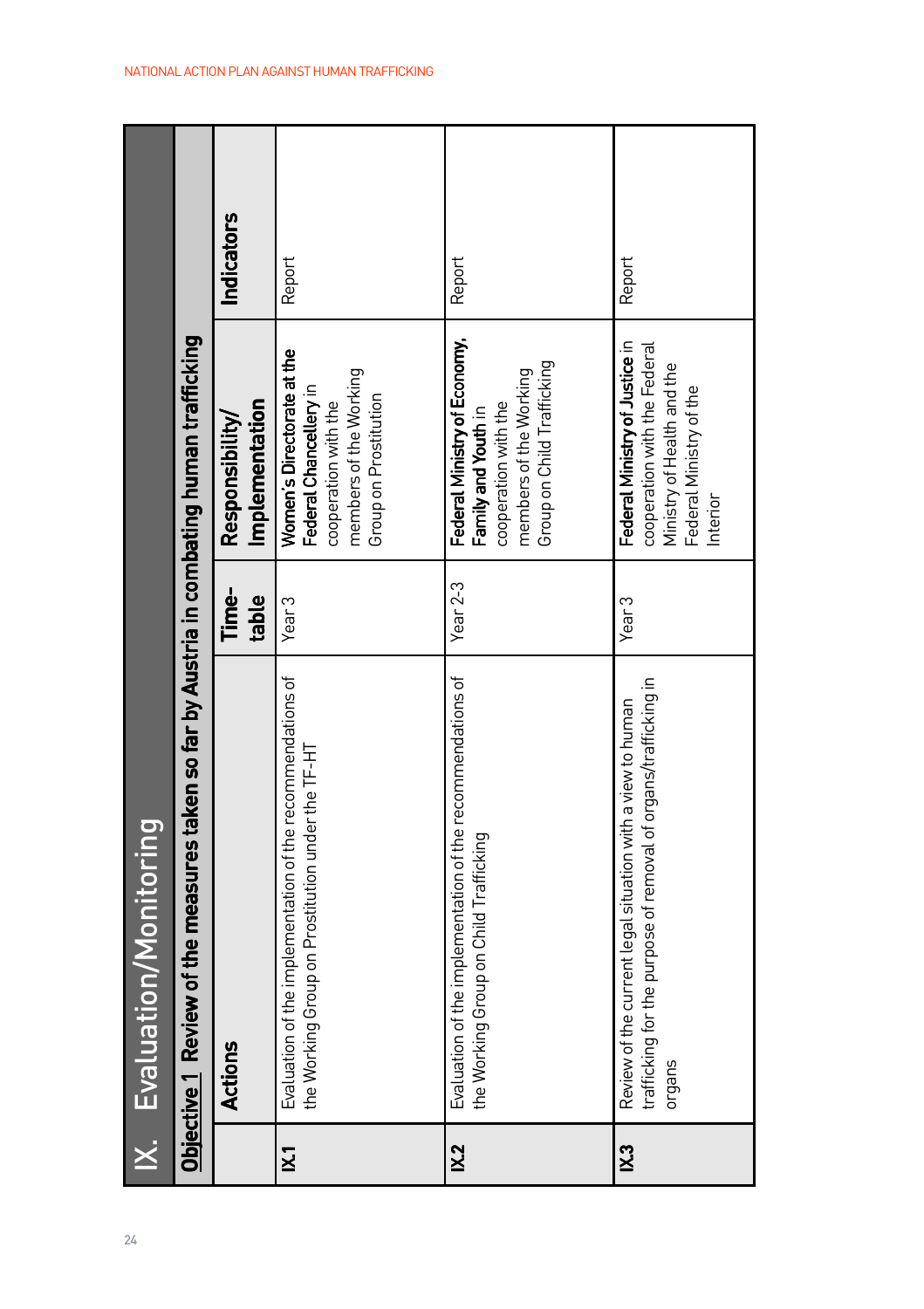| X4  | Preparation of a complete report on the implementation of<br>the NAP 2009-2011 as well as an annual internal review on<br>the implementation of the relevant actions            | Year $1-3$ | Affairs in cooperation with the<br>competent agencies/partner<br>European and International<br>competent ministries/the<br>Federal Ministry for<br>organisations | Report                                  |
|-----|---------------------------------------------------------------------------------------------------------------------------------------------------------------------------------|------------|------------------------------------------------------------------------------------------------------------------------------------------------------------------|-----------------------------------------|
| Χ.5 | Support to the GRETA (Le Groupe d'experts sur la lutte contre<br>la traite des êtres humains) monitoring mechanism under the<br>Council of Europe                               | Year $1-3$ | Affairs in cooperation with the<br>European and International<br>competent ministries<br>Federal Ministry for                                                    | recommendations by<br>Reports/<br>GRETA |
| X.6 | rapporteur and, as required, the preparation of a profile<br>Evaluation of the situation in Austria with a view to the<br>potential establishment of the position of a national | Year $2-3$ | Affairs in cooperation with the<br>European and International<br>competent ministries<br>Federal Ministry for                                                    | recommendations<br>Report/              |